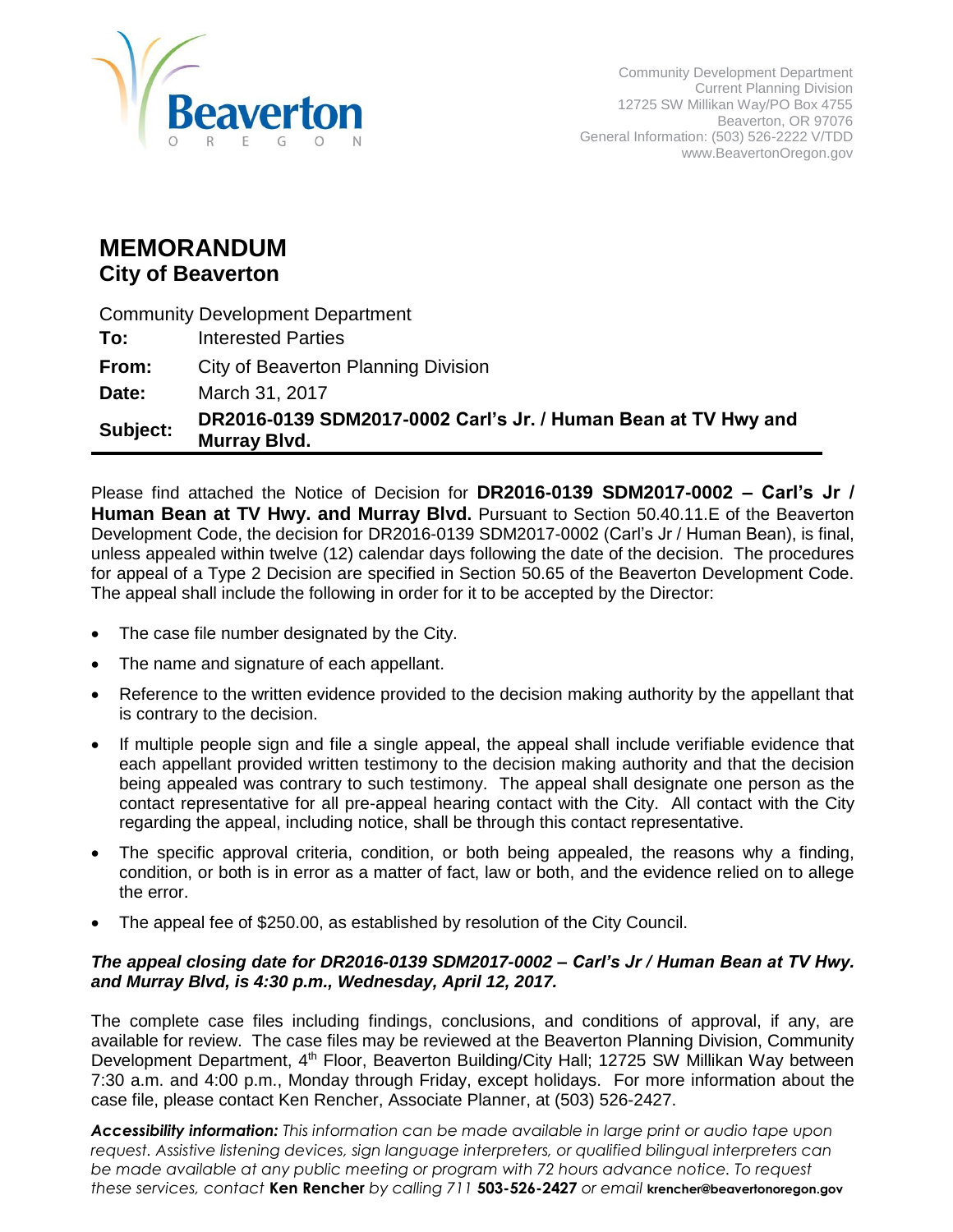

# **NOTICE OF DECISION**

| <b>RECOMMENDATIONS:</b>                      | APPROVAL DR2016-0139 SDM2017-0002 - Carl's Jr /<br>Human Bean at TV Hwy. and Murray Blvd. subject to<br>conditions identified at the end of this report.                                                                   |
|----------------------------------------------|----------------------------------------------------------------------------------------------------------------------------------------------------------------------------------------------------------------------------|
| <b>APPLICABLE</b>                            | Development Code Sections 40.03.1 (Facilities Review),<br>40.20.15.2 (Design Review Two), 40.58.15 (Sidewalk Design<br>Modification)                                                                                       |
| <b>APPLICANT'S</b><br><b>REPRESENTATIVE:</b> | Mackenzie<br>Attn: Lee Leighton<br>1515 SE Water Ave. #100<br>Portland, OR 97214                                                                                                                                           |
| <b>APPLICANT:</b>                            | <b>Pacific Development Ventures</b><br>Attn: Josh Veentjer<br>101 SW Madison St. #8913<br>Portland, OR 97204                                                                                                               |
| <b>PROPERTY</b><br><b>OWNER:</b>             | Sisters of St. Mary's of Oregon<br>Attn: Mary Augustyn<br>4440 SW 148 <sup>th</sup> Ave.<br>Beaverton, OR 97078                                                                                                            |
| <b>SUMMARY:</b>                              | The applicant is seeking Design Review Two and Sidewalk<br>Design Modification approval to redevelop a 1.04 acre site with<br>two drive-through restaurants of approximately 2,953 and<br>1,419 square feet, respectively. |
| <b>LOCATION:</b>                             | 14495 SW Tualatin Valley Hwy.<br>Tax Assessor's Map and Lot Number: 1S116BB02900                                                                                                                                           |
| PROPOSAL:                                    | DR2016-0139 SDM2017-0002 - Carl's Jr / Human Bean at<br>TV Hwy. and Murray Blvd.                                                                                                                                           |
| FROM:                                        | Ken Rencher, Associate Planner                                                                                                                                                                                             |
| TO:                                          | <b>All Interested Parties</b>                                                                                                                                                                                              |
| <b>DECISION DATE:</b>                        | March 31, 2017                                                                                                                                                                                                             |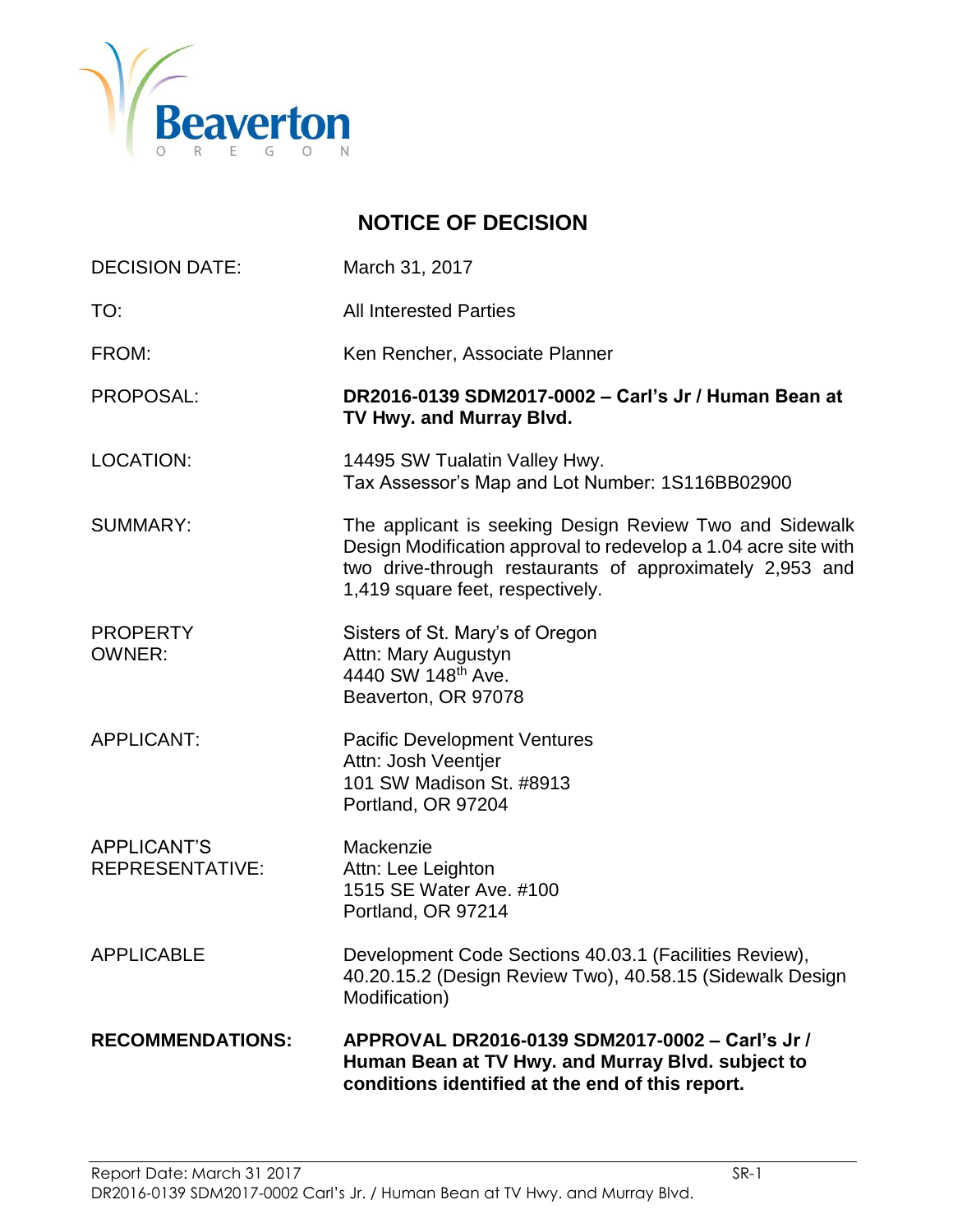# **EXHIBIT 1**

# **Zoning/Vicinity/Aerial Map**

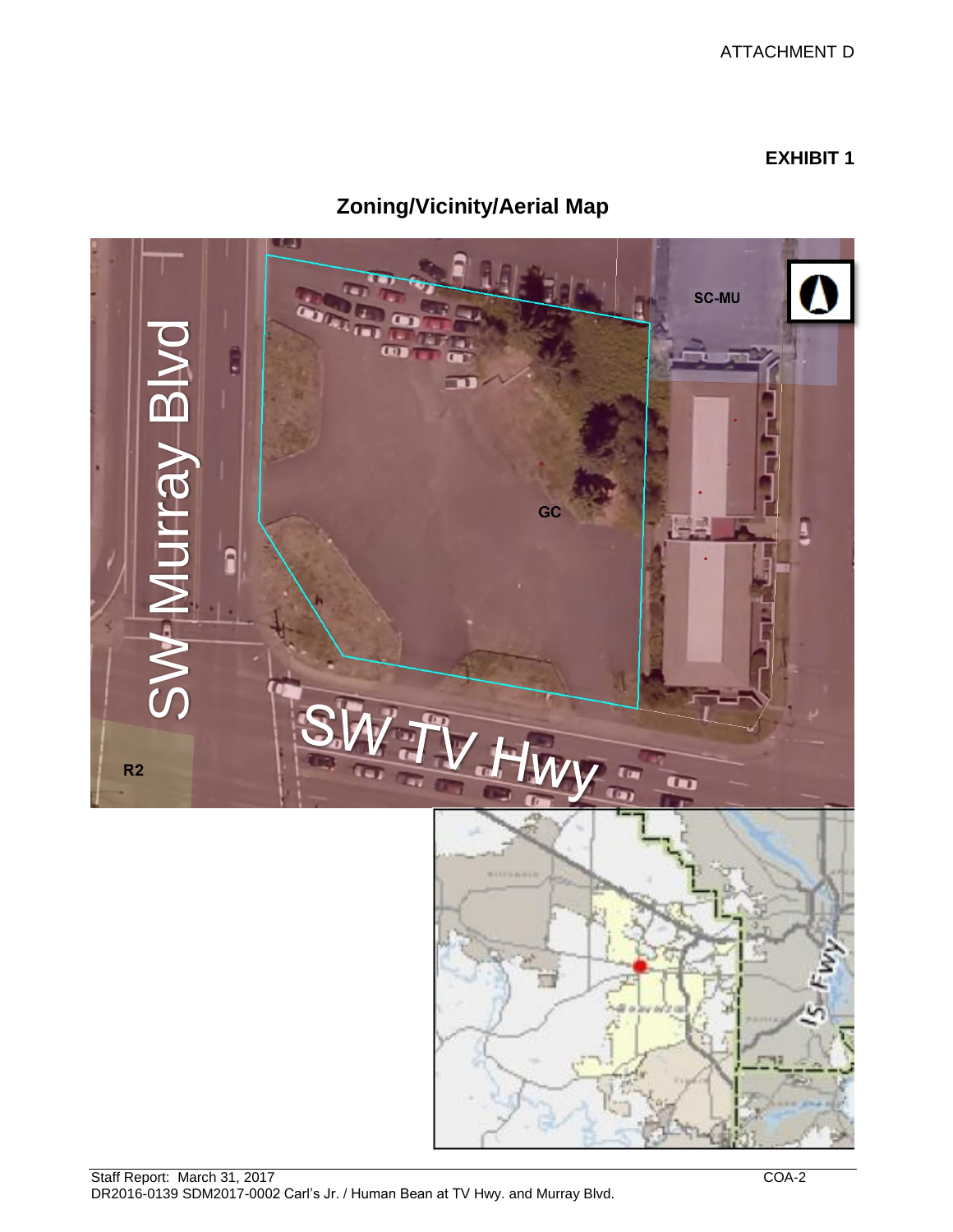# **BACKGROUND FACTS**

# **Key Application Dates**

| Application                 | <b>Submittal Date</b>              | <b>Deemed Complete</b>                   | <b>Decision Date</b> | $120$ -Day <sup>*</sup> |
|-----------------------------|------------------------------------|------------------------------------------|----------------------|-------------------------|
| DR2016-0139<br>SDM2017-0002 | December 14, 2016<br>March 1, 2017 | <b>January 12, 2017</b><br>March 1, 2017 | March 31, 2017       | May 12, 2017            |

\* Pursuant to Section 50.25.9 of the Development Code this is the latest date, without a continuance, by which a final written decision on the proposal can be made.

### **Existing Conditions Table**

| Zoning                               | <b>GC (General Commercial)</b>                                                                                           |                                                                                                      |  |  |
|--------------------------------------|--------------------------------------------------------------------------------------------------------------------------|------------------------------------------------------------------------------------------------------|--|--|
| <b>Current</b><br><b>Development</b> | Vacant (former Gas Station)                                                                                              |                                                                                                      |  |  |
| <b>Site Size</b>                     | Approximately 1.04 Acres                                                                                                 |                                                                                                      |  |  |
| <b>NAC</b>                           | <b>Central Beaverton</b>                                                                                                 |                                                                                                      |  |  |
|                                      | Zoning:<br>North: GC (General Commercial)                                                                                | Uses:<br>North: Vehicle Rental and<br><b>Bank ATM</b>                                                |  |  |
| Surrounding<br><b>Uses</b>           | South-across SW TV Hwy.: GC<br>GC and SC-MU (Station<br>East:<br>Community-Multiple Use)<br>West-across Murray Blvd.: GC | South: Vehicle Sales<br>East: Medical Office and<br>Office<br>West: Retail and<br><b>Gas Station</b> |  |  |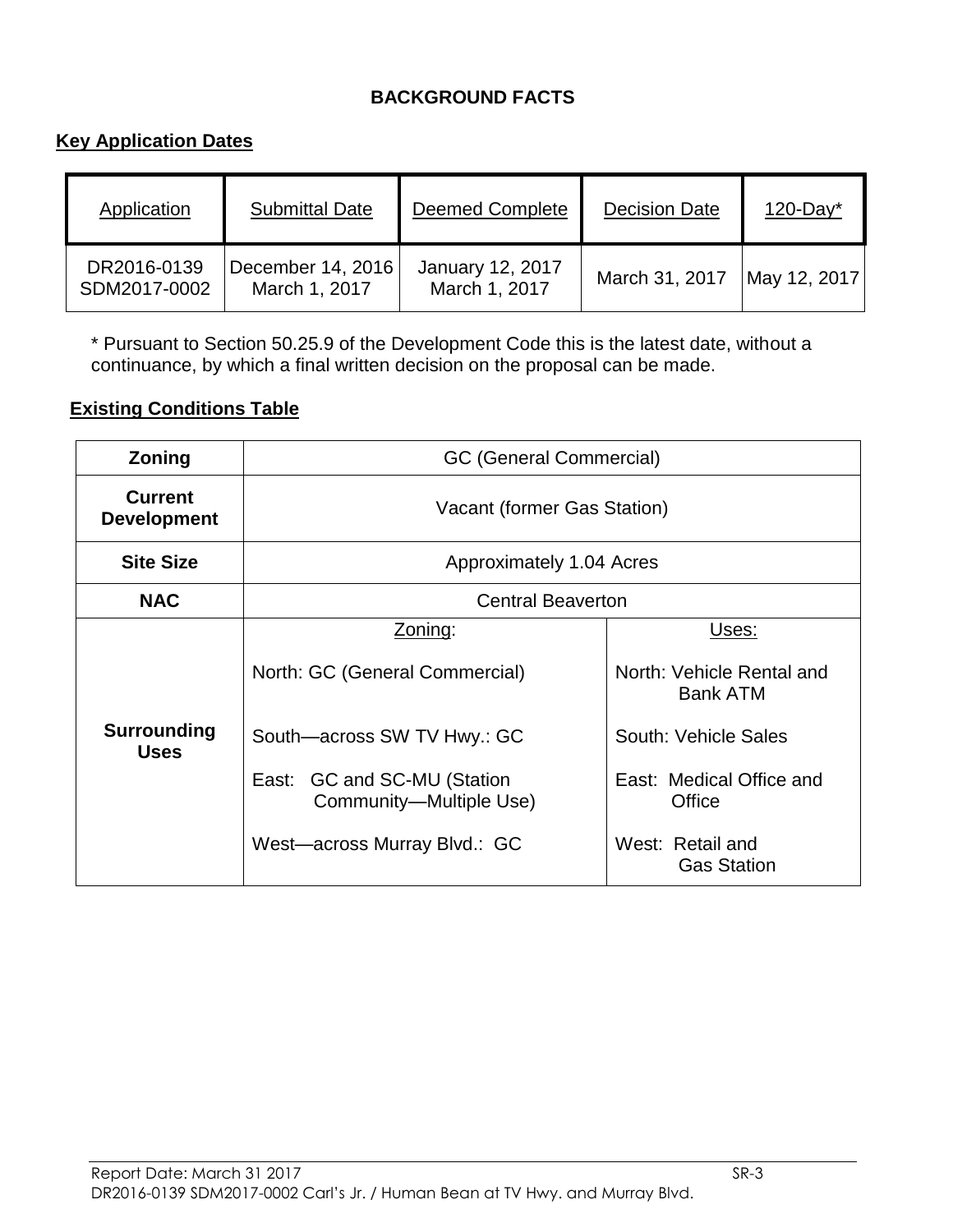|                                                                                                | <b>PAGE No.</b> |
|------------------------------------------------------------------------------------------------|-----------------|
| Attachment A: Facilities Review Committee Technical Review and<br><b>Recommendation Report</b> | $FR1 - 10$      |
| Attachment B DR2016-0139 - Design Review Two                                                   | $DR1 - 13$      |
| Attachment C: SDM2017-0002 - Sidewalk Design Modification                                      | $SDM1 - 3$      |
| <b>Attachment D: Conditions of Approval</b>                                                    | $COA1 - 10$     |
|                                                                                                |                 |

# **DESCRIPTION OF APPLICATION AND TABLE OF CONTENTS**

- **Exhibit 1. Zoning/Vicinity Map**
- **Exhibit 2. Agency Comments**
	- **Exhibit 2.1 Conditions of Approval from Jeremy Foster with TVF&R dated March 21, 2016**
	- **Exhibit 2.2 Conditions of Approval from Elise Scolnick with ODOT dated May 4, 2016.**
	- **Exhibit 2.3 Conditions of Approval from Naomi Vogel with Washington County dated**

#### **Public Comment**

• No public comments received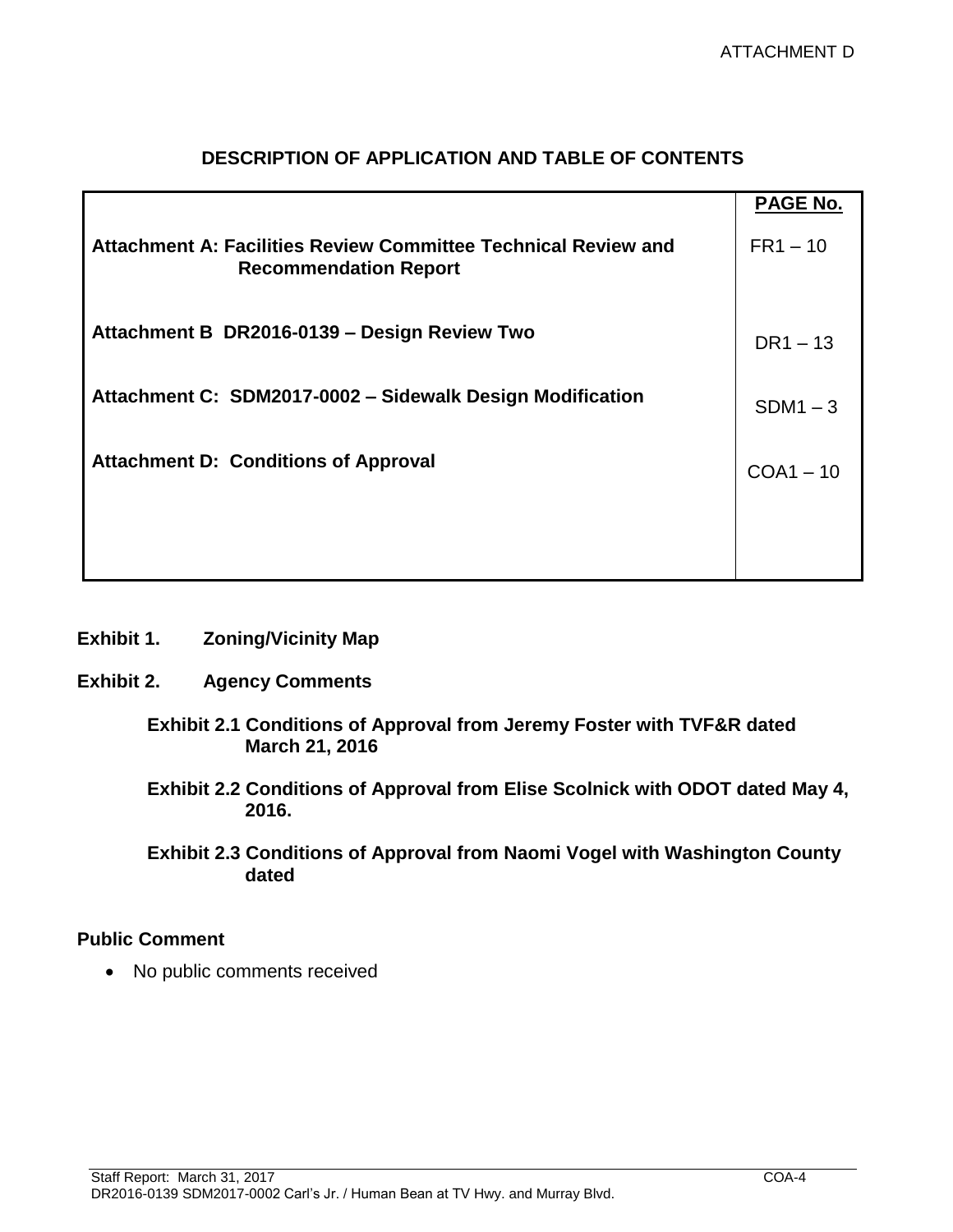# **FACILITIES REVIEW COMMITTEE TECHNICAL REVIEW AND RECOMMENDATIONS CARL'S JR AND HUMAN BEAN DRIVE THROUGH RESTAURANTS (DR2016-0139)**

# **Section 40.03 Facilities Review Committee:**

The Facilities Review Committee has conducted a technical review of the application, in accordance with the criteria contained in Section 40.03 of the Development Code. The Committee's findings and recommended conditions of approval are provided to the decision-making authority. As they will appear in the Director's Decision, the Facilities Review Conditions may be re-numbered and placed in different order.

The decision-making authority will determine whether the application as presented meets the Facilities Review approval criteria for the subject application and may choose to adopt, not adopt, or modify the Committee's findings, below.

**The Facilities Review Committee Criteria for Approval will be reviewed for all criteria that are applicable to the application as identified below:**

 **All eleven (11) criteria are applicable to the submitted Design Review application, DR2016-0139.**

The proposal is to construct two new drive through restaurants on the currently vacant property. One will be approximately 3000 square feet and the other will be approximately 1400 square feet. Each building will have interior seating.

# *A. All critical facilities and services related to the development have, or can be improved to have, adequate capacity to serve the proposal at the time of its completion.*

Critical facilities and services, as defined by Chapter 90 of the Development Code, include public water, public sanitary sewer, storm water drainage and retention, transportation, and fire protection.

The applicant states that all critical facilities and services have adequate capacity to serve the proposed facility.

#### Public water

Water service is provided by the City of Beaverton, through the line in the SW Tualatin Valley Hwy right-of-way. The existing water supply system will be adequate to serve the new development.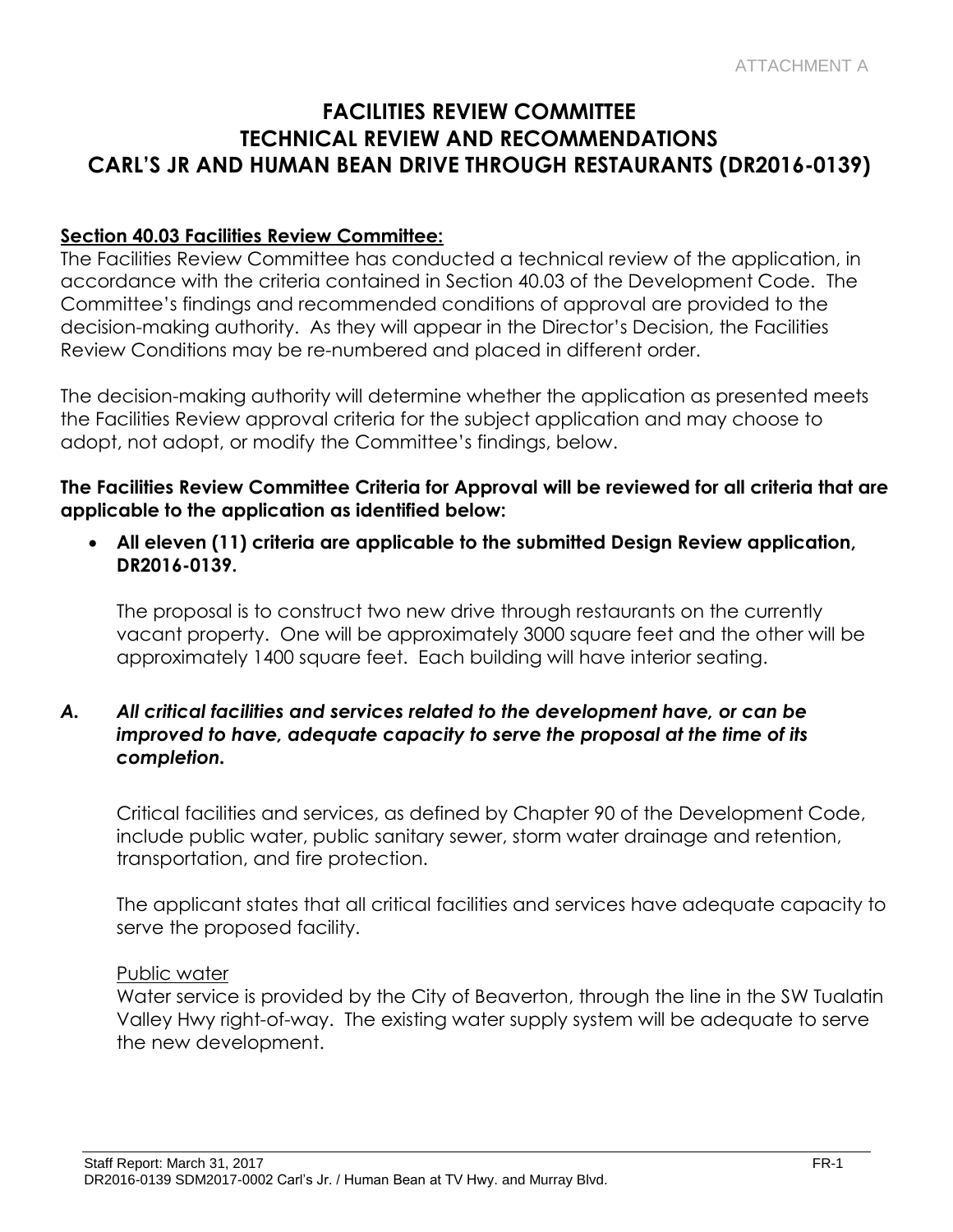# Public sanitary sewer

The City of Beaverton provides public sanitary sewer service through the existing sewer system in the public right-of-way of SW Murray Blvd. The existing system will adequately serve the proposal.

# Storm water drainage, treatment, and detention

Facilities for storm water drainage are available within the right-of-way of SW Tualatin Valley Hwy. As Conditions of Approval, the applicant is required to upgrade the existing on-site stormwater facilities and/or pay a fee-in-lieu to mitigate the impacts of the development.

# Transportation

The proposed development site is at the corner of SW Tualatin Valley Hwy., a 7-lane Major Arterial Street under the maintenance and operational jurisdiction of the Oregon Department of Transportation (ODOT) and SW Murray Blvd., a 5- and 6-lane Arterial Street under the jurisdiction of Washington County.

A Traffic Impact Analysis (TIA), dated December 2016 has been submitted by Kittelson & Associates, Inc. This application proposes to construct two fast food restaurants: a Carl's Jr restaurant and a Human Bean coffee shop. Both buildings will have indoor seating. These uses are replacing a gas station that was removed from the site in 2007. The analysis forecast that with proposed buildout of the full site, the two uses would generate a combined 2621 trips to or from the site on an average weekday. Of these, approximately 49% would be vehicles already on the road system (pass-by trips). Of the new trips to the site, approximately 141 can be considered net new trips during the weekday AM peak hour. The TIA reviewed the SW Tualatin Valley Hwy. and SW Murray Blvd. intersection, as well as the proposed driveways onto each street.

According to the TIA, the intersection already fails to meet the City's applicable volume-to-capacity (V/C) standard of 0.98 during the morning and evening peak hours. In the morning, the intersection as a whole operates at a V/C of 1.04 and the northbound through movement operates with a V/C ratio of 1.39. During the evening peak hour the intersection as a whole currently operates with a V/C ratio of 0.95. However, some movements exceed the lane group operating standard: the northbound and southbound through movements operate with evening peak hour V/C ratios of 1.03 and 1.11, respectively.

In addition, this intersection consistently ranks near the top of the lists for highest crash rates. The applicant's TIA explains that a high number of crashes, especially rear-end collisions are typical of congested intersections that are operating above capacity.

As a potential mitigation measure, the applicant team explored adding a westbound right turn lane on SW Tualatin Valley Hwy. However, the TIA states that with or without the added lane, the Level-of-Service for the intersection would continue to be F, and the volume-to-capacity ratio would continue to be 1.07 in the morning peak hour, with average delays of 99.3 seconds per vehicle.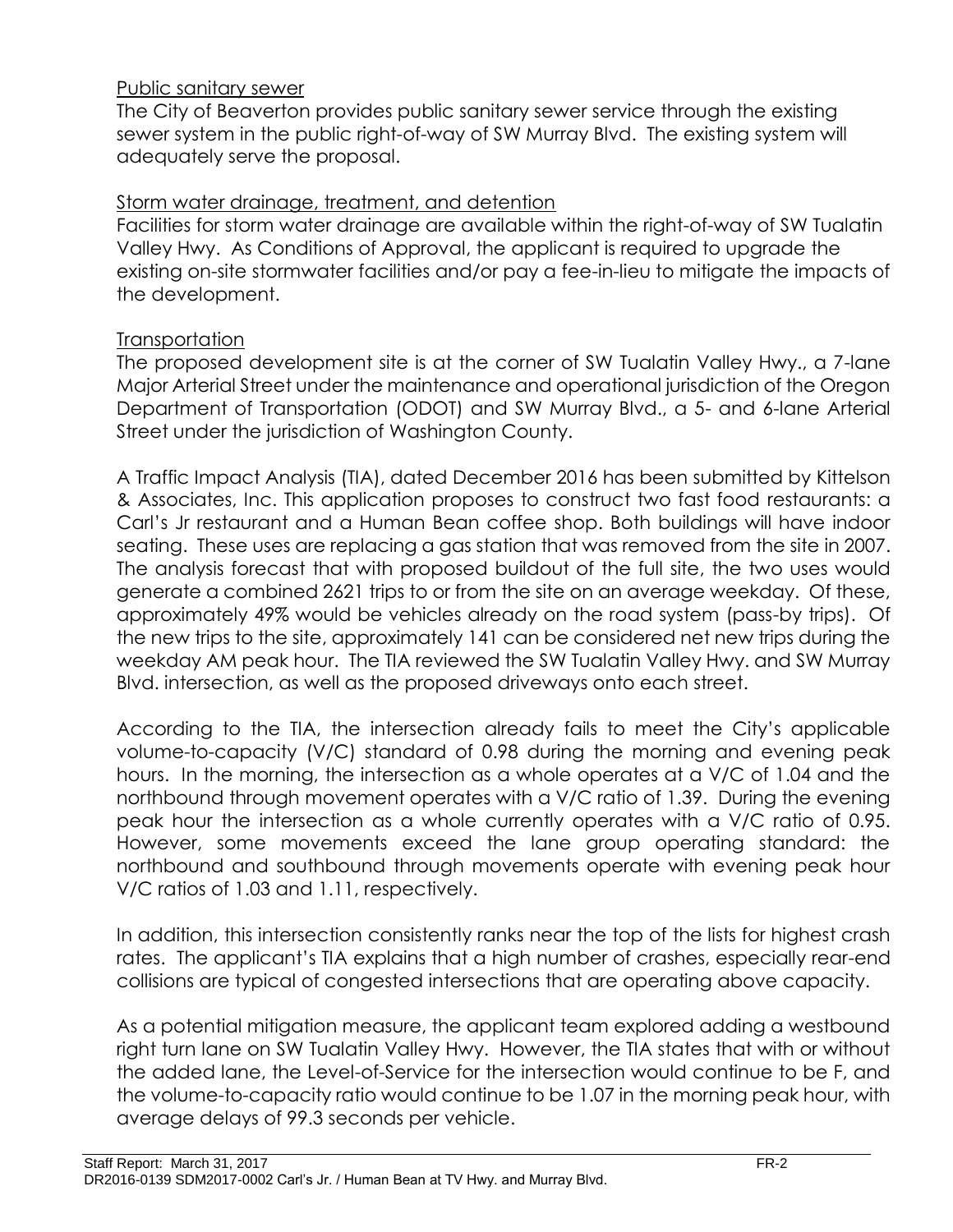A second way to potentially improve the performance of the intersection would be to add a second left turn lane to all approaches. However, the proximity of the rail line just south of the intersection severely constrains the available mitigation measures for this congested intersection by requiring that all new land for the added lanes come from the properties to the north of SW Tualatin Valley Hwy.

A third way to potentially improve flow through the intersection would be to add additional through lanes to SW Murray Blvd. Doing so might reduce vehicular delay but would widen an already wide intersection and exacerbate the challenges pedestrians face who try to cross at this intersection.

Given the existing constraints and traffic volumes at this location, staff find that there is no practical way for the applicant of the proposed development to improve the intersection such that it would meet the performance targets. In-process improvements to the intersection of SW Murray Blvd. and SW Farmington Rd. to the south might reduce the traffic volumes at the SW Murray Blvd. and SW Tualatin Valley Hwy. intersection. Therefore, the applicant has submitted documentation from ODOT staff that the proposal qualifies under an ODOT policy provision that allows new development to add trips to an already failing intersection if safety and access improvements are provided along the project frontage.

The applicant proposes to retain the existing 60 feet of ROW from centerline of SW Tualatin Valley Hwy. and proposes to dedicate additional ROW along SW Murray Blvd., for a total of 51 feet from centerline. Along each street, the applicant proposes to construct 9-foot-wide sidewalks behind planter strips that are at least 5 feet wide. Where possible, the applicant will install street trees within the planter strips. The applicant has received City approval of a Sidewalk Design Modification application to facilitate this modified sidewalk and planter strip configuration.

# Fire Protection

Tualatin Valley Fire & Rescue (TVF&R) provides fire protection services for property in this area. TVF&R staff have provided conditions of approval to ensure that the proposed development will have adequate fire protection services.

FINDING: Therefore, staff find that by satisfying the conditions of approval, the proposal will meet the criterion for approval.

*B. Essential facilities and services related to the proposed development are available, or can be made available, with adequate capacity to serve the development prior to its occupancy. In lieu of providing essential facilities and services, a specific plan may be approved if it adequately demonstrates that essential facilities, services, or both will be provided to serve the proposed development within five (5) years of occupancy.*

Essential facilities and services, as defined by Chapter 90 of the Development Code,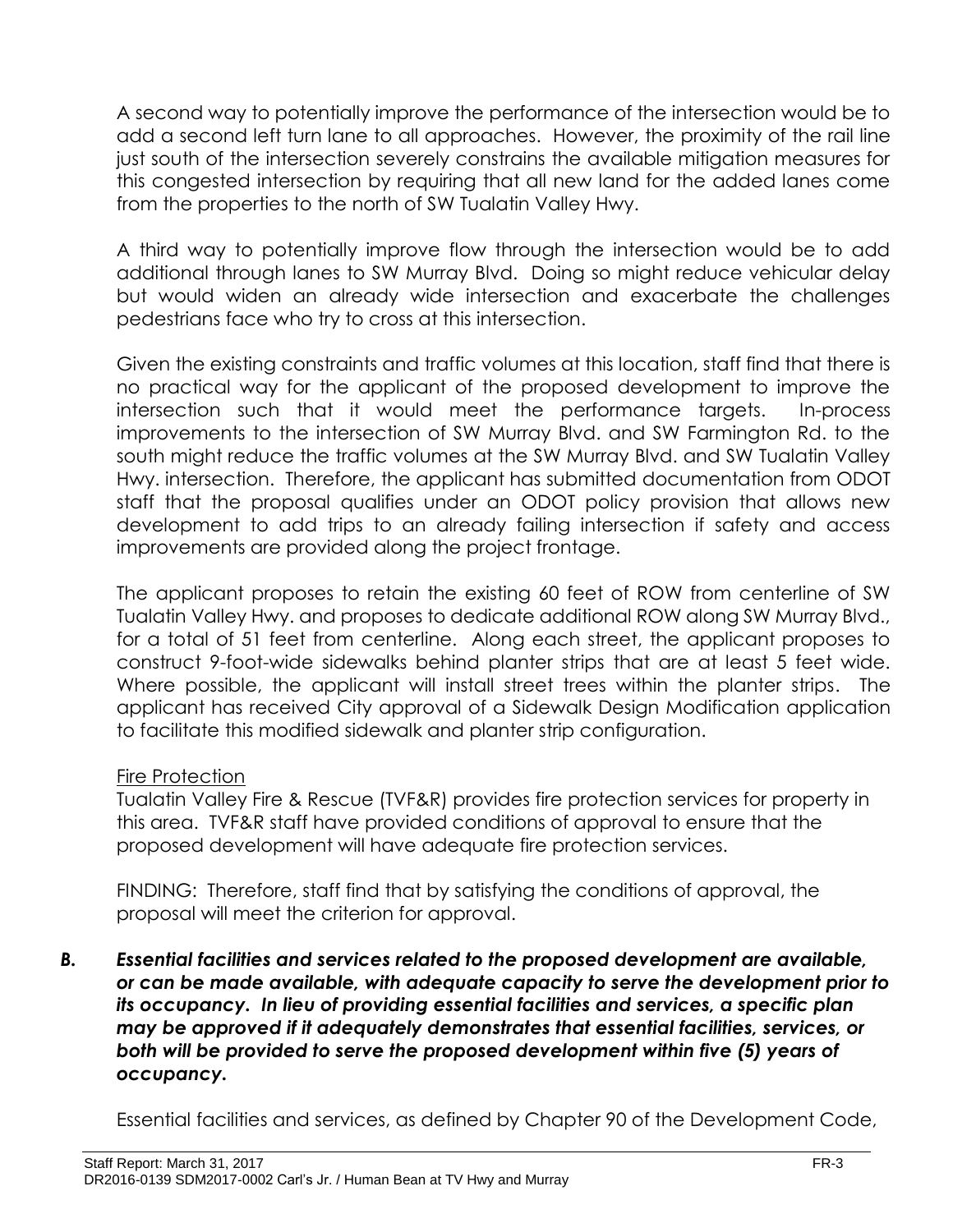include schools, transit improvements, police protection, and on-site pedestrian and bicycle facilities.

The applicant states that all essential facilities are available or will be made available.

### Schools

The Beaverton School District has not provided comments addressing the anticipated impacts of the subject project on the District, though the proposal is not expected to impact the District.

### Transit improvements

Existing transit improvements are already in place along SW Murray Blvd. and SW Tualatin Valley Hwy. TriMet bus route # 62 serves the site with stops located along SW Murray Blvd. and bus route # 57 serves the site with stops located along SW Tualatin Valley Hwy.

### Police protection

The site will be continue to be served by the City of Beaverton Police Department for public safety.

# On-site pedestrian and bicycle facilities

The applicant proposes to construct 9-foot-wide sidewalks, separated from the street by 6-foot-wide planter strips, along each frontage. The submitted plans show street trees to be placed in grated tree wells along SW Tualatin Valley Hwy. As noted above, street trees will also be required as a condition of approval along SW Murray Blvd. and SW Tualatin Valley Hwy, subject to ODOT approval. With the approval of SDM2017-0002, the applicant has received approval for the modified sidewalk and planter strip configuration.

The applicant also proposes interior pedestrian walkways between the buildings and connecting the buildings to the surrounding sidewalk system. These interior walkways will be 5-6 feet wide. To improve pedestrian visibility and safety, the applicant has proposed to raise the walkway south of Building 2. All of the walkways will be built of concrete to distinguish them from the asphalt surface of the parking lot and vehicular drive aisles. Long-term and short-term bicycle parking is provided for each building.

FINDING: Therefore, staff find that by satisfying the conditions of approval, the proposal will meet the criterion for approval.

# *C. The proposal is consistent with all applicable provisions of Chapter 20 (Land Uses) unless the applicable provisions are subject to an Adjustment, Planned Unit Development, or Variance which shall be already approved or considered*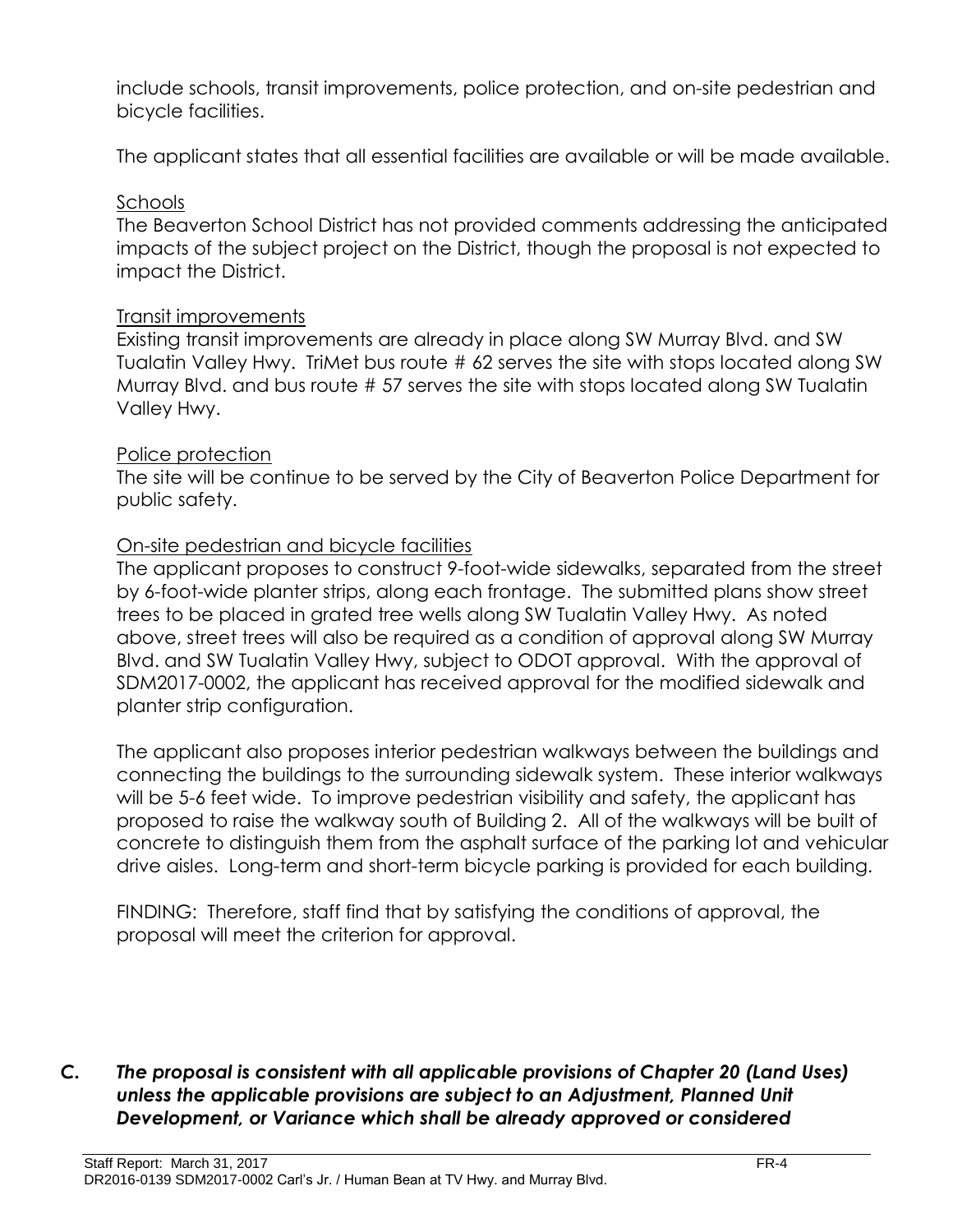# *concurrently with the subject proposal.*

The property is zoned General Commercial (GC) and does not abut a residential zone. Eating and drinking establishments, including drive-through restaurants, are allowed as permitted uses in this zone. Uses operating between 10:00 pm and 7:00 am and drive-through facilities are also permitted. The site exceeds the minimum lot area requirements and the proposed buildings exceed the minimum setback requirements. The proposed buildings meet the maximum height requirements. See also the Chapter 20 Code Conformance Analysis Table on page DR-10, below.

FINDING: Therefore, staff find that the proposal meets the criterion for approval.

# *D. The proposal is consistent with all applicable provisions of Chapter 60 (Special Regulations) and that all improvements, dedications, or both required by the applicable provisions of Chapter 60 (Special Regulations) are provided or can be provided in rough proportion to the identified impact(s) of the proposal.*

# Design Review Requirements (Section 60.05)

Staff has provided findings for the Design Review Standards within the staff report for the Design Review application, below.

# Drive-Up Window Facilities (Section 60.07)

The proposal includes two drive-through restaurants. Each one has a separate onsite drive aisle with sufficient vehicle stacking capacity and adequate escape lanes. Each restaurant provides two spaces for the exclusive use of drive-through customers.

# Off-Street Parking Requirements (Section 60.30)

The two restaurants will require a minimum of 44 parking spaces (14 for the Human Bean and 30 for the Carl's Jr). The applicant has not proposed to have the two restaurants share any spaces. The proposal provides 33 standard spaces, 4 Accessible/Van-Accessible spaces, and 8 compact parking spaces, for a total of 45 spaces. The spaces closest to the front doors of the restaurants—which face the shared parking lot segment—have been designed to be 9 feet wide, as required for spaces for high-turnover uses, like fast food restaurants. The site meets the minimum and maximum parking requirements for automobile parking.

Each building is required to have 2 long-term and 2 short-term bicycle parking spaces. The proposal includes 4 bicycle parking spaces under a canopy for the Carl's Jr building—which can count as either short-term or long-term parking—and 2 short-term spaces and 2 covered long-term spaces for the Human Bean building. The site meets the minimum requirement for bicycle parking. Sign Regulations (Section 60.40)

Signage is not reviewed at this time. All new signs will require sign permit approvals.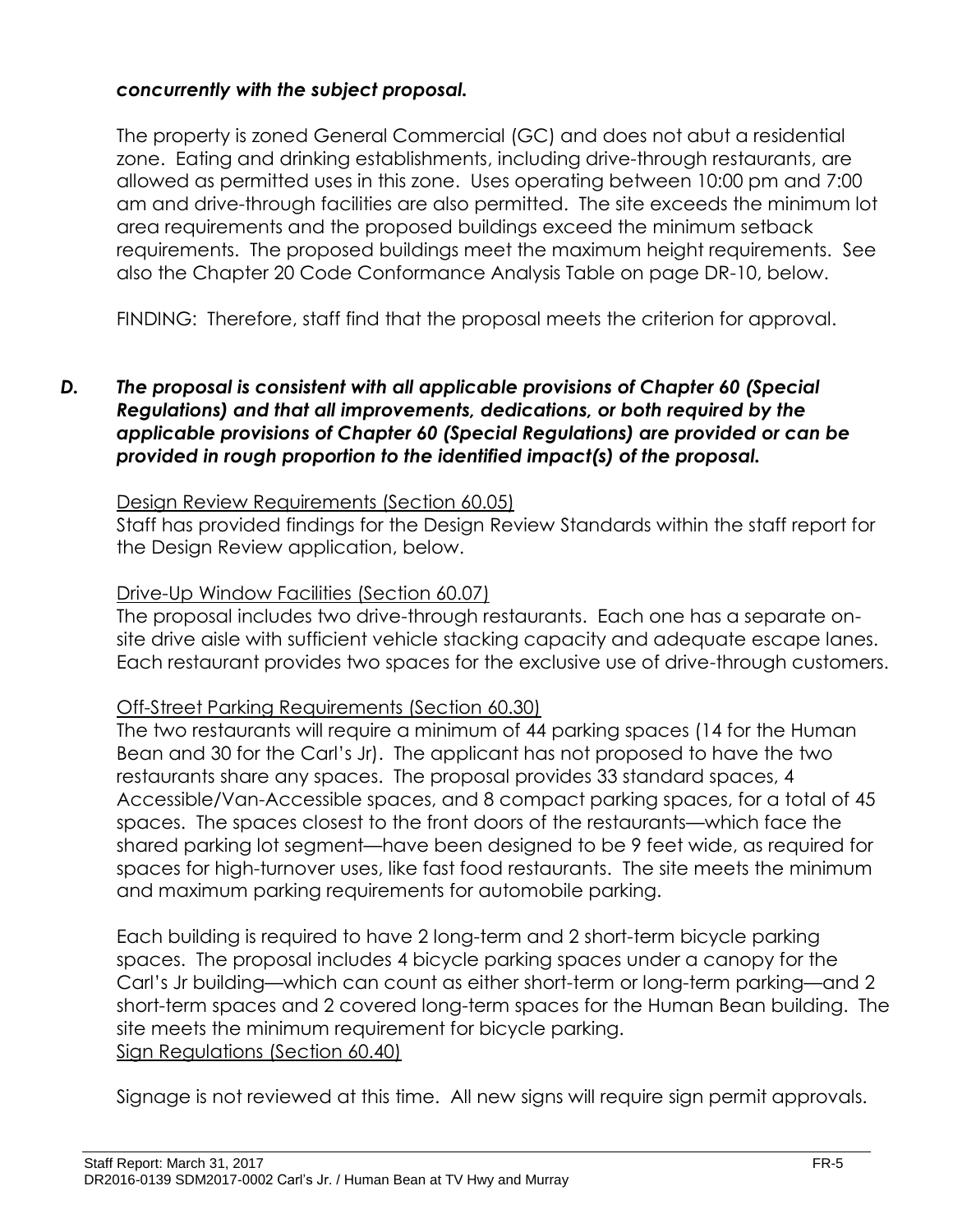Solar Access Regulations (Section 60.45)

The new structures have no impact on the solar access of adjacent properties.

# Transportation Facilities (Section 60.55)

The standards of the Transportation Facilities Section are addressed in the responses to other Facilities Review Criteria, as shown in this report.

Trees and Vegetation Requirements (Section 60.60) The applicant states that all existing Landscape Trees will be removed to accommodate the proposal. The mitigation requirements will be addressed within the findings for the Design Review application.

Utility Undergrounding Requirements (Section 60.65) The proposal will comply with the standards in the Utility Undergrounding Section.

FINDING: Therefore, staff find that by satisfying the conditions of approval, the proposal will meet the criterion for approval.

*E. Adequate means are provided or can be provided to ensure continued periodic maintenance and necessary normal replacement of the following private common facilities and areas: drainage ditches, roads and other improved rights-of-way, structures, recreation facilities, landscaping, fill and excavation areas, screening and fencing, ground cover, garbage and recycling storage areas and other facilities, not subject to periodic maintenance by the City or other public agency;*

According to the applicant, regular maintenance will be provided to meet the needs of the proposal.

FINDING: Therefore, staff find that by satisfying the conditions of approval, the proposal will meet the criterion for approval.

# *F. There are safe and efficient vehicular and pedestrian circulation patterns within the boundaries of the site.*

The applicant's revised plans show stop signs and stop bars at the intersection of the drive-through lanes and the parking lot drive aisles, and where the on-site system connects to the adjacent parking lot to the north. The applicant has also proposed to stripe an area of the common drive aisle next to the bank ATM to decrease the potential for conflicting vehicle movements.

As noted above, the pedestrian circulation pathways have been distinguished from the vehicular pathways through differentiation of materials and grading.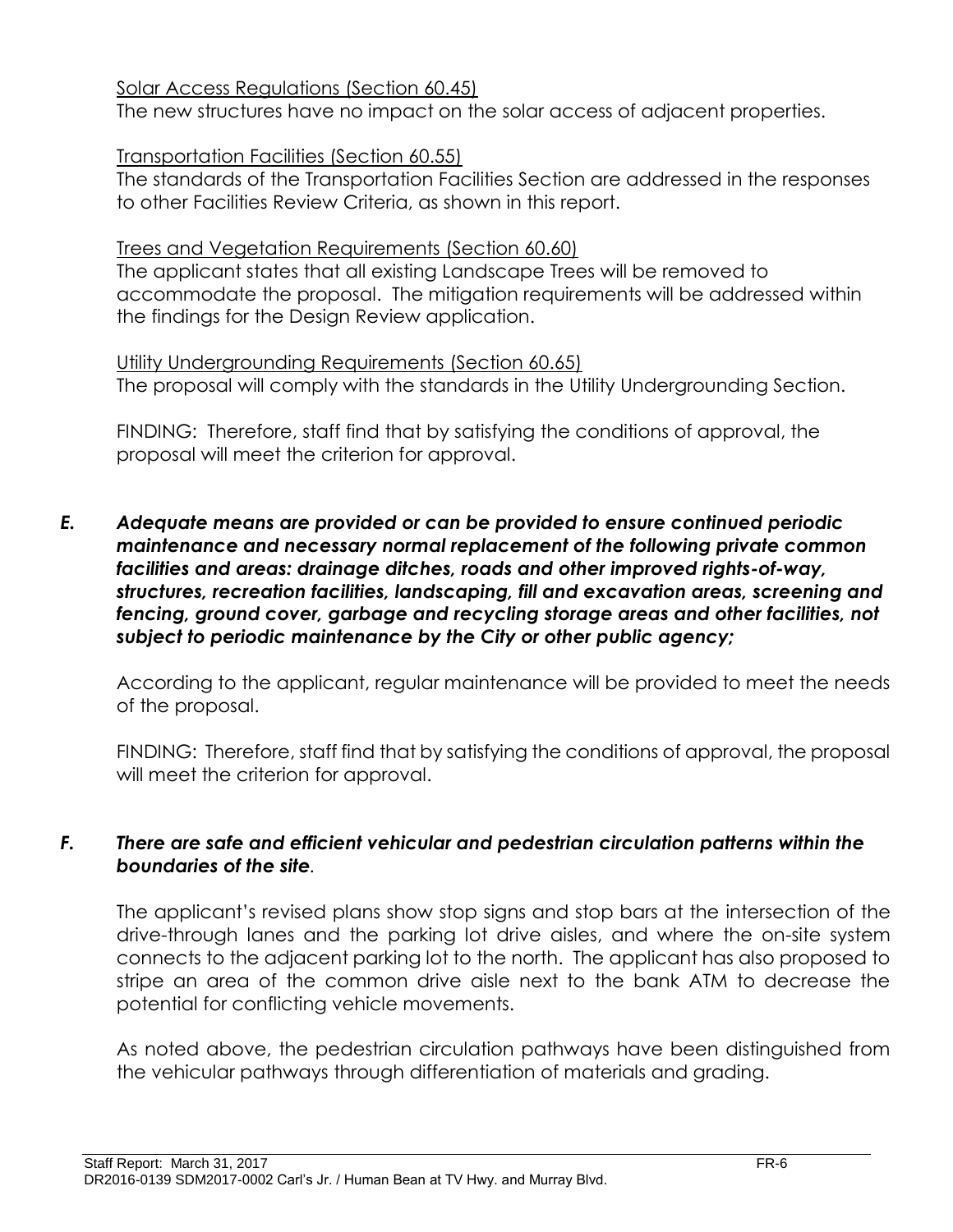FINDING: Therefore, staff find that by satisfying the conditions of approval, the proposal will meet the criterion for approval.

# *G. The on-site vehicular and pedestrian circulation system connects to the surrounding circulation system in a safe, efficient, and direct manner.*

The proposed development will have access at SW Murray Blvd. and SW Tualatin Valley Hwy. Along each street, one existing driveway will close with the proposed development, and the access points will be further away from the intersection. In each case, however, the site's access points will not meet the applicable spacing standards for driveways on an Arterial Street near an intersection. As a condition of approval, the applicant will need to obtain the required access permissions from Washington County and ODOT, prior to approval of the City's Site Development permit. At the Facilities Review meeting, staff from both Washington County and ODOT indicated that the proposed driveways could be approved as located on the applicant's submitted plans.

The proposal will generate approximately 2621 trips to the site, including pass-by trips. Of these, the TIA assumes that 45% will come to and from SW Murray Blvd. Currently the shared driveway onto SW Murray Blvd. has approximately 171 total trips in the AM peak hour and 92 in the PM peak hour. With the proposed development, the AM peak trips will increase more than 5-fold to 206 and the PM peak trips will approximately triple to 138.

The applicant's revised plans show that the shared driveway onto SW Murray Blvd. will be signed and marked for right-in, left-in, and right-out movements. The width of this driveway will be 30 feet at the narrowest part, with additional width available for the area striped out for parking for the ATM users. The revised configuration will improve the safety and efficiency of the western driveway.

The southern driveway onto SW Tualatin Valley Hwy. will be restricted to right-in and right-out movements by the existing median traffic separator in the roadway. This driveway will be 28 feet wide at the back of the sidewalk.

FINDING: Therefore, staff find that the proposal meets the criterion for approval.

*H. Structures and public facilities and services serving the site are designed in accordance with adopted City codes and standards at a level which will provide adequate fire protection, including, but not limited to, fire flow, and protection from crime and accident, as well as protection from hazardous conditions due to inadequate, substandard or ill-designed development;*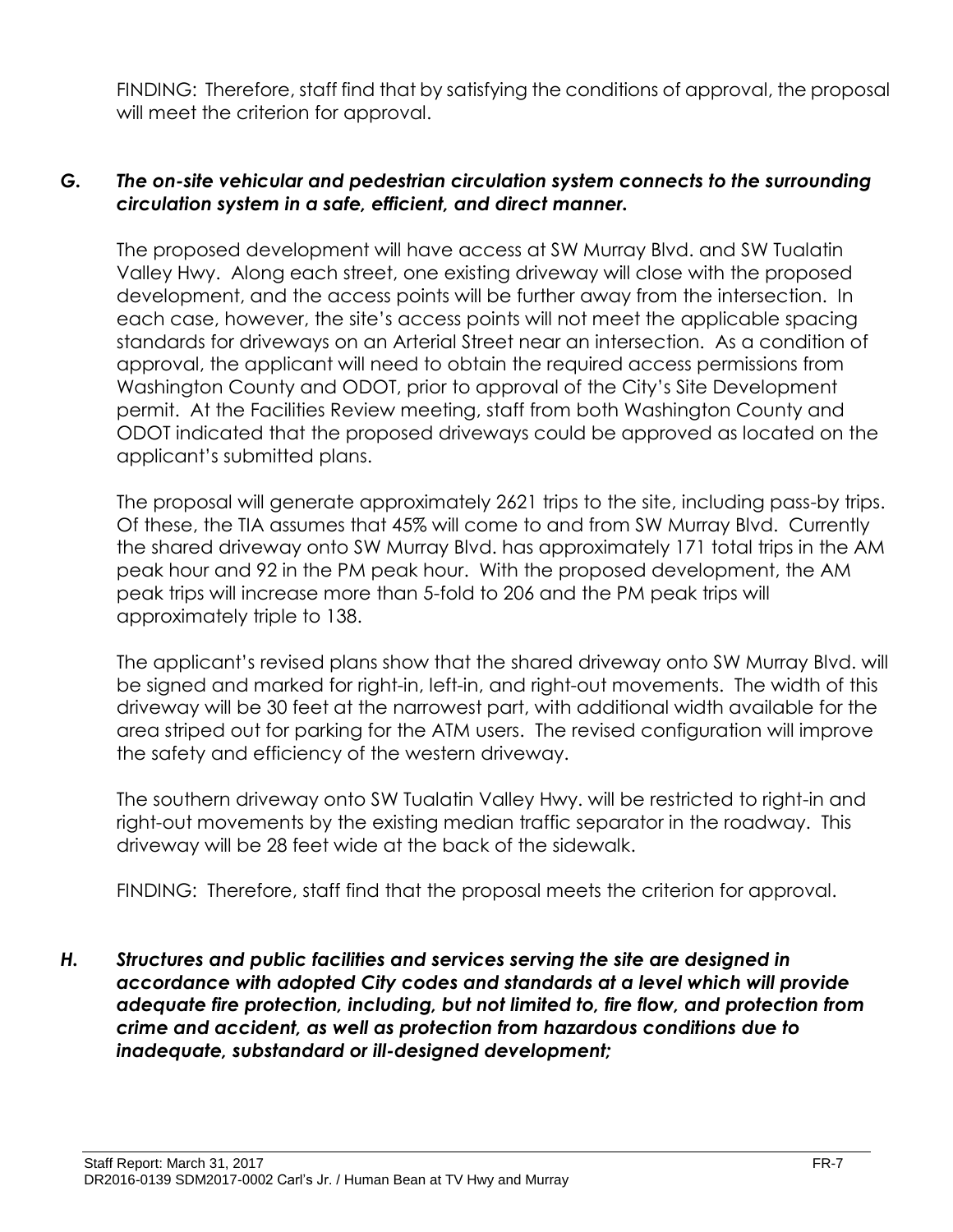The applicant states that the structures and services servicing the site have been designed to provide adequate fire protection and protection from crime, accident and hazardous conditions. The applicant has also submitted plans that show that a fire-fighting apparatus can safely access and maneuver through the site. Tualatin Valley Fire & Rescue has provided comments, which are attached to this report, that state that they endorse the proposal, provided that the applicant submit plans showing adequate fire hydrant coverage and capacity.

FINDING: Therefore, staff find that by satisfying the conditions of approval, the proposal will meet the criterion for approval.

# *I. Grading and contouring of the site is designed to accommodate the proposed use and to mitigate adverse effect(s) on neighboring properties, public right-of-way, surface drainage, water storage facilities, and the public storm drainage system.*

According to the applicant, the grading and contouring of the site has been designed to mitigate adverse effects on neighboring properties, public rights-of-way, surface drainage, water storage facilities, and the public storm drainage system.

FINDING: Therefore, staff find that the proposal meets the criterion for approval.

# *J. That access and facilities for physically handicapped people are incorporated into the site and building design, with particular attention to providing continuous, uninterrupted access routes.*

Ramps and sidewalks are provided that meet the requirements of the applicable regulations. The applicant's plans show that the pedestrian walkway to the southwest corner of the sight from the Proposed Building # 1 will have 3 steps, due to the grades of the site and the surrounding public sidewalks, but the plans also show that there are additional alternate pathways that will meet ADA accessibility requirements.

FINDING: Therefore, staff find that, by satisfying the conditions of approval, the proposal will meet the criterion for approval.

# *K***.** *The proposal contains all applicable application submittal requirements as specified in Section 50.25.1 of the Development Code.*

The applicant has supplied all applicable submittal requirements, as specified in Section 50.25.1 of the Development Code.

FINDING: Therefore, staff find that the proposal meets the criterion for approval.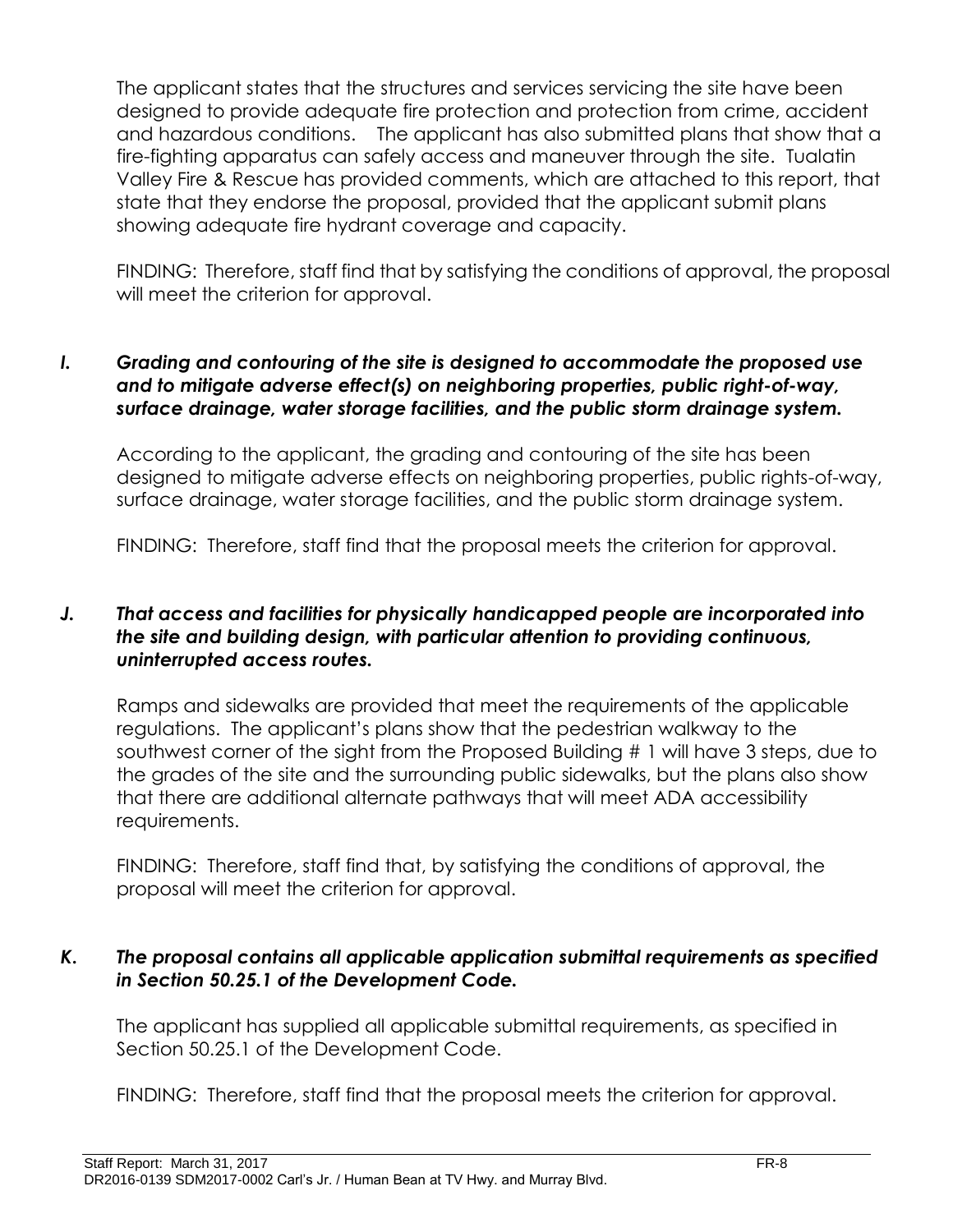# **Code Conformance Analysis Chapter 20 Use and Site Development Requirements General Commercial (GC) Zoning District**

| <b>CODE</b><br><b>STANDARD</b>                             | <b>CODE</b><br><b>REQUIREMENT</b>                            | <b>PROJECT PROPOSAL</b>                                                                                    | <b>MEETS</b><br>CODE? |
|------------------------------------------------------------|--------------------------------------------------------------|------------------------------------------------------------------------------------------------------------|-----------------------|
|                                                            |                                                              | <b>Development Code Section 20.05.20</b>                                                                   |                       |
| <b>Uses</b>                                                | <b>Permitted Uses</b>                                        | <b>Eating Establishments with Drive-</b><br>Up Window Facilities and<br><b>Extended Hours of Operation</b> | Yes                   |
|                                                            |                                                              | <b>Development Code Section 20.05.15</b>                                                                   |                       |
| Minimum Lot<br>Area                                        | 7,000 square feet                                            | 45,353 square feet                                                                                         | Yes                   |
| <b>Yard Setbacks</b><br>Minimums:<br>Front<br>Side<br>Rear | 20 feet<br>10 feet (Interior)<br>20 feet (Corner)<br>20 feet | Proposed structures meet<br>minimum setbacks.                                                              | <b>Yes</b>            |
| Maximum<br><b>Building Height</b>                          | 60 feet                                                      | Proposed structures are<br>approximately 25 and 22 feet<br>high, respectively.                             | Yes                   |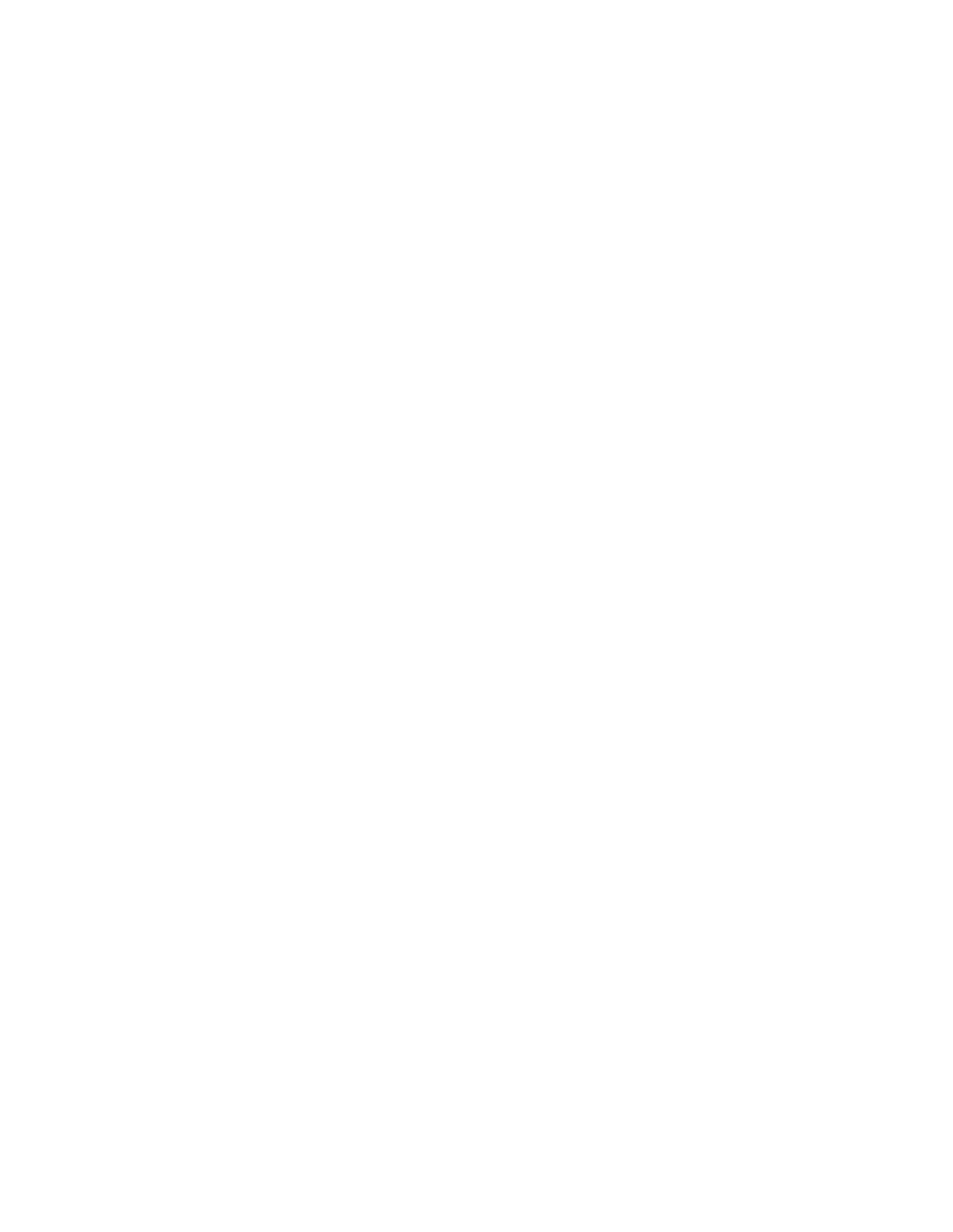### **ANALYSIS & FINDINGS FOR DESIGN REVIEW APPROVAL DR2016-0139 (Carl's Jr and Human Bean)**

### **Section 40.20.15.2.C Approval Criteria**

*In order to approve a Design Review Two application, the decision making authority shall make findings of fact based on evidence provided by the applicant demonstrating that all the following criteria are satisfied:*

#### *1. The proposal satisfies the threshold requirements for a Design Review Two application.*

#### Facts and Findings:

The applicant has applied for approval of Design Review Two and Sidewalk Design Modification applications to redevelop the vacant 1.04 acre site of a former gas station with a proposed 2953 square foot Carl's Jr. fast food restaurant with a drive-through and a proposed 1419 square foot Human Bean coffee restaurant with a drive-through. The proposal meets Threshold Number 1 of the Design Review Type 2 application, Section 40.20.15.8:

#### *Threshold No. 1*

*"New construction of up to and including 50,000 gross square feet of non-residential floor area where the development does not abut any Residential District."*

**Therefore, staff find that the proposal meets the criterion for approval.**

#### *2. All City application fees related to the application under consideration by the decision making authority have been submitted.*

#### Facts and Findings:

The applicant paid the required fee associated with a Design Review Two application.

#### **Therefore, staff find that the proposal meets the criterion for approval.**

#### *3. The proposal contains all applicable application submittal requirements as specified in Section 50.25.1 of the Development Code.*

#### Facts and Findings:

The applicant has submitted materials required by Section 50.25.1 of the Development Code.

#### **Therefore, staff find that the proposal meets the criterion for approval.**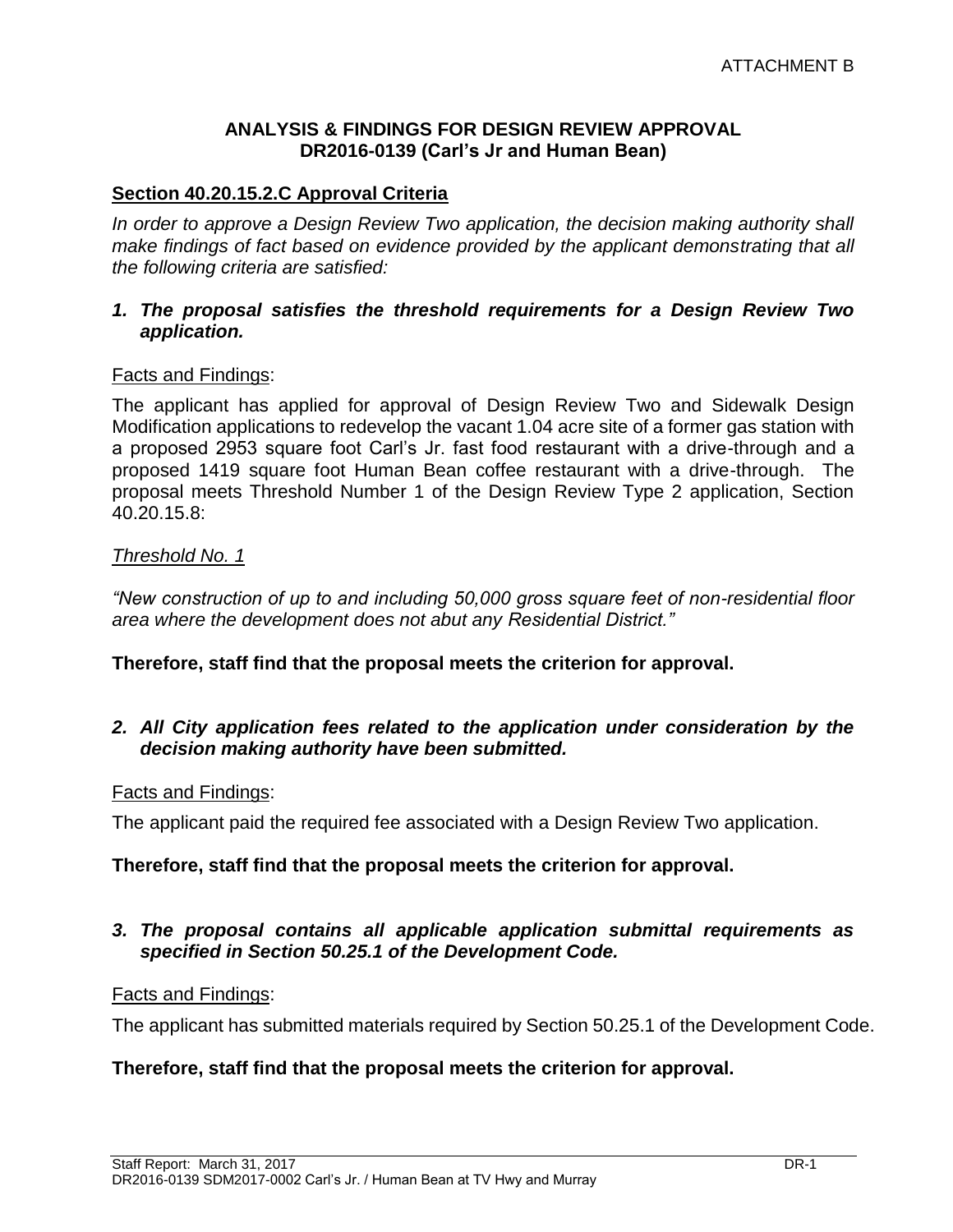# *4. The proposal is consistent with all applicable provisions of Sections 60.05.15 through 60.05.30 (Design Standards).*

### Facts and Findings:

Staff cite the findings in the Design Review Standards Findings and Analysis Chart that begins on page DR-3 of this report, which evaluates the project as it relates the applicable Design Review Standards. The chart provides a summary response to design review standards determined to be applicable to this proposed project. The applicant's plans and materials show compliance with these standards.

# **Therefore, staff find that the proposal meets the criterion for approval.**

- *5. For additions to or modifications of existing development, the proposal is consistent with all applicable provisions of Sections 60.05.15 through 60.05.30 (Design Standards) or can demonstrate that the additions or modifications are moving towards compliance of specific Design Standards if any of the following conditions exist:*
	- *a. A physical obstacle such as topography or natural feature exists and prevents the full implementation of the applicable guideline; or*
	- *b. The location of existing structural improvements prevent the full implementation of the applicable standard; or*
	- *c. The location of the existing structure to be modified is more than 300 feet from a public street.*

#### Facts and Findings:

The proposed development is for new restaurant buildings, not additions or modifications.

#### **Therefore, staff find that the criterion for approval does not apply.**

### *6. Applications and documents related to the request, which will require further City approval, shall be submitted to the City in the proper sequence.*

#### Facts and Findings:

The applicant has applied for Design Review approval. In the course of the review, the applicant, in consultation with staff, elected to pursue a design that would require approval of a Sidewalk Design Modification. The applicant subsequently submitted the required materials for that second application. No other applications are required of the applicant for this stage of City approvals.

# **Therefore, staff finds that the proposal meets the criterion for approval.**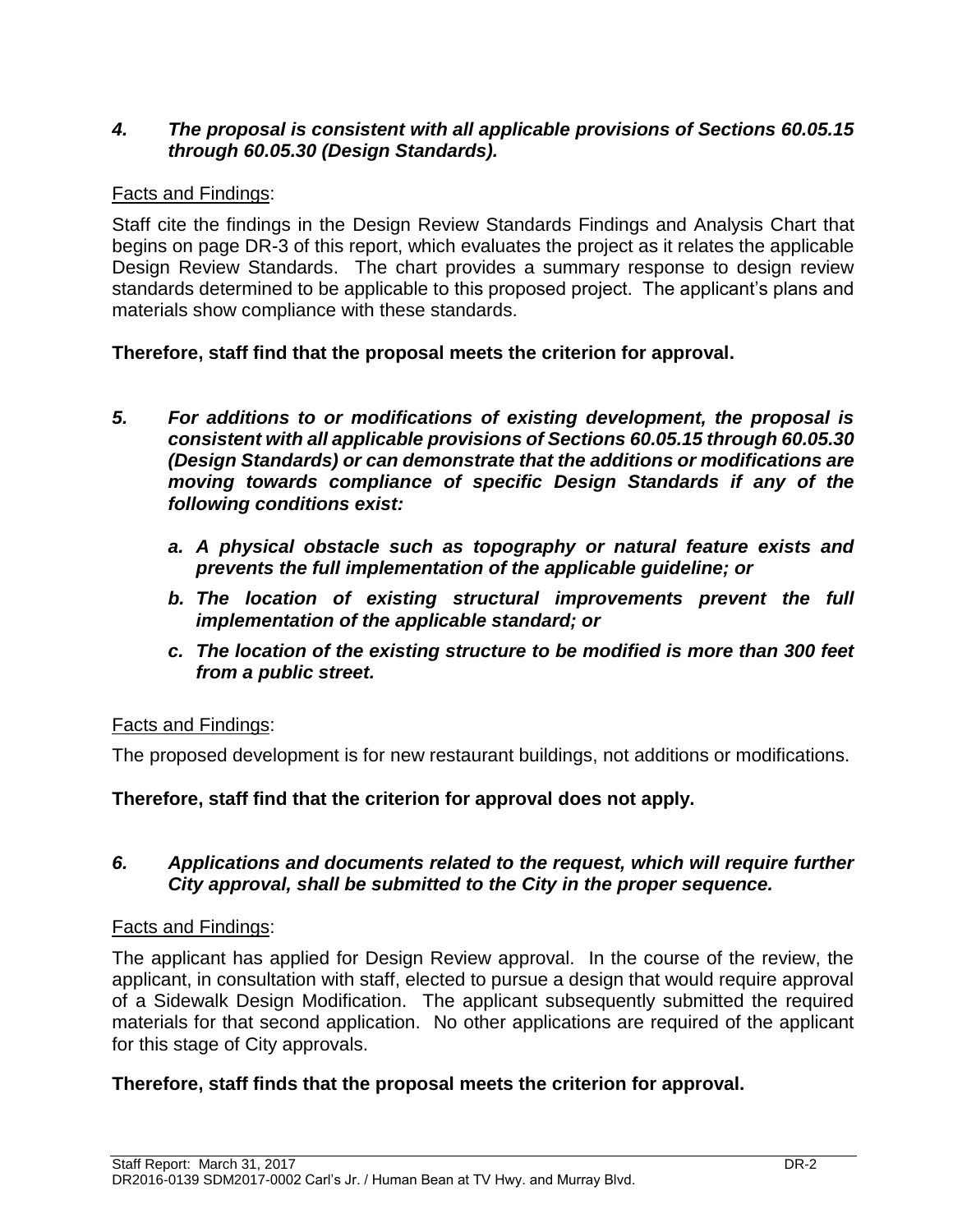#### **Design Review Standards Analysis and Findings Chart DR2016-0002 (Carl's Jr. and Human Bean)**

Section 60.05.15 Building Design & Orientation Standards

|             | <b>DESIGN STANDARD</b>                                                                                                                                                                                                            | <b>PROJECT PROPOSAL</b>                                                                                                                                                                                                                                                                                                                                                                                                                                          | <b>MEETS</b><br><b>STANDARD?</b> |
|-------------|-----------------------------------------------------------------------------------------------------------------------------------------------------------------------------------------------------------------------------------|------------------------------------------------------------------------------------------------------------------------------------------------------------------------------------------------------------------------------------------------------------------------------------------------------------------------------------------------------------------------------------------------------------------------------------------------------------------|----------------------------------|
|             | 60.05.15.1 Building Articulation and Variety                                                                                                                                                                                      |                                                                                                                                                                                                                                                                                                                                                                                                                                                                  |                                  |
|             | 60.05.15.1B Buildings visible from and<br>within 200 feet of an<br>adjacent public street shall<br>have 50% of the elevation<br>devoted to permanent<br>architectural features<br>designed to provide<br>articulation and variety | The applicant states that for the<br>Carl's Jr. building, the two<br>street-facing elevations will<br>have 50.1% and 66%,<br>respectively, of the wall area<br>covered with windows, building<br>materials changes, and other<br>articulation. For the Human<br>Bean building, the street-facing<br>elevation (the Carl's Jr. building<br>will shield the Human Bean<br>building from direct view from<br>TV Hwy.) will have 50% of the<br>elevation as windows. | <b>Yes</b>                       |
|             | 60.05.15.1C The maximum spacing<br>between permanent<br>architectural features shall<br>be no more than: Forty<br>(40) feet in Residential<br>zones, and all uses in<br><b>Commercial and Multiple</b><br>Use zones.              | The maximum spacing between<br>architectural features, provided<br>by either a change in material,<br>occurrence of glazing or wall<br>offset, on all elevations is<br>approximately 25 feet for the<br>Carl's Jr. building and 20 feet<br>for the Human Bean building.                                                                                                                                                                                          | <b>Yes</b>                       |
|             | 60.05.15.2 Roof Forms as Unifying Elements                                                                                                                                                                                        |                                                                                                                                                                                                                                                                                                                                                                                                                                                                  |                                  |
|             | 60.05.15.2A   All sloped roofs exposed<br>to view from adjacent<br>public or private streets<br>and properties shall have<br>a minimum 4/12 pitch.                                                                                | The Human Bean building will<br>have a roof that has a 1/12<br>slop, which, for the purposes of<br>the Design Standard, is a flat<br>roof. The Carl's Jr. building will<br>have a flat roof.                                                                                                                                                                                                                                                                     | N/A                              |
| 60.05.15.2B | Sloped roofsshall have<br>eaves that project                                                                                                                                                                                      | The proposed roofs are<br>considered to be flat roofs.                                                                                                                                                                                                                                                                                                                                                                                                           | N/A                              |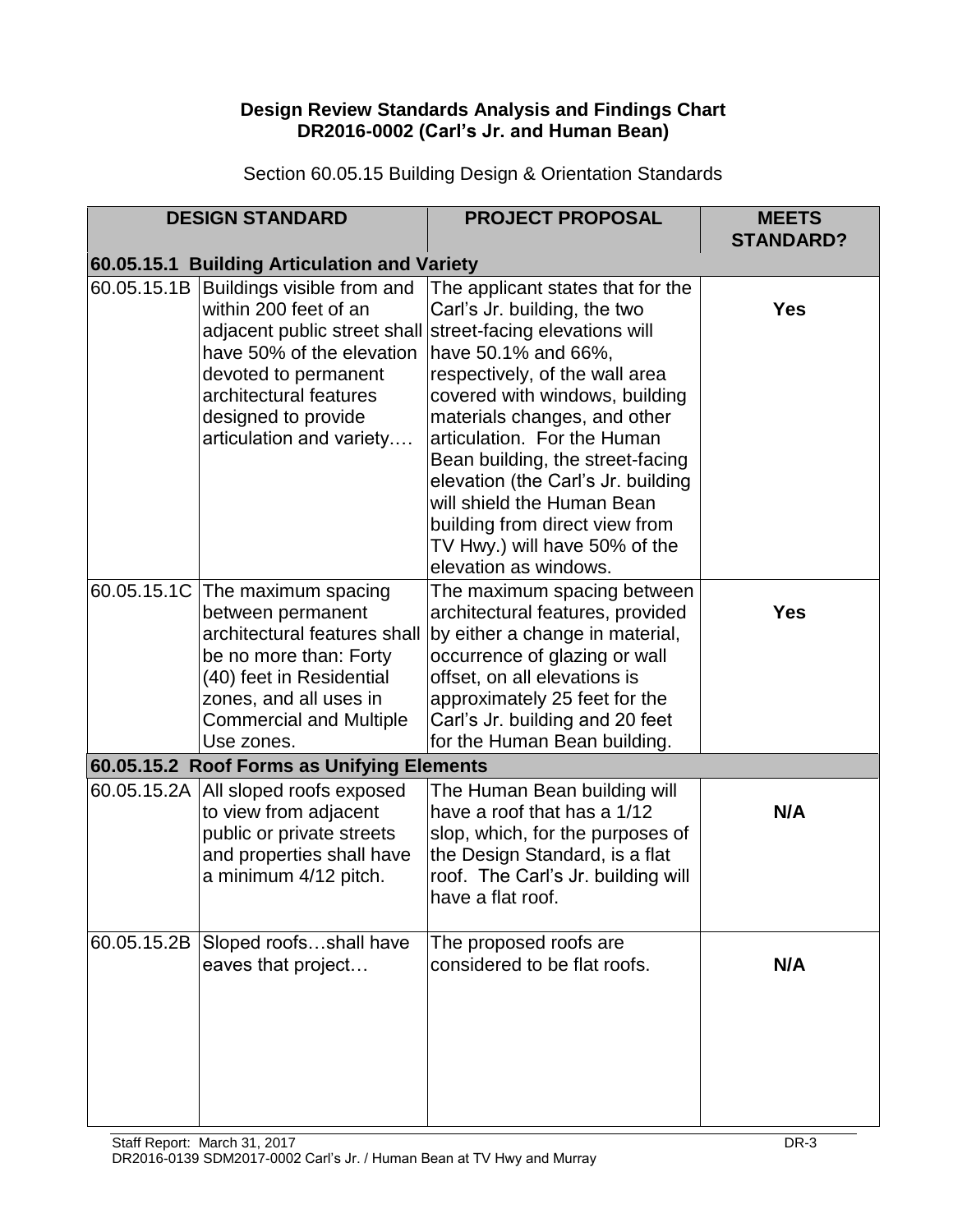| 60.05.15.2C All flat roofs with a slope<br>of less than 4/12 pitch<br>shall be architecturally<br>treated or articulated with<br>a parapet wall that must<br>project vertically above<br>the roof line at least<br>twelve (12) inches.                                                     | Both buildings are proposed to<br>have parapets and cornice<br>treatments. | <b>Yes</b> |
|--------------------------------------------------------------------------------------------------------------------------------------------------------------------------------------------------------------------------------------------------------------------------------------------|----------------------------------------------------------------------------|------------|
| 60.05.15.2D When an addition to an<br>existing structure or a new<br>structure is proposed in an similar roof forms.<br>existing development, the<br>roof forms for the new<br>structures shall have<br>similar slope and be<br>constructed of the same<br>materials as existing<br>roofs. | The site is currently vacant.<br>The two buildings have roughly            | Yes        |

|                  | 60.05.15.3 Primary Building Entrances                                                                                                                                                                                                                                                                                                                                                      |                                                                                                                                                                                                                      |            |
|------------------|--------------------------------------------------------------------------------------------------------------------------------------------------------------------------------------------------------------------------------------------------------------------------------------------------------------------------------------------------------------------------------------------|----------------------------------------------------------------------------------------------------------------------------------------------------------------------------------------------------------------------|------------|
| 60.05.15.3       | Primary entrances, which<br>are the main point(s) of<br>entry where the majority of<br>building users will enter<br>and leave, shall be<br>covered, recessed, or<br>treated with a permanent<br>architectural feature in<br>such a way that weather<br>protection is provided.<br>The covered area<br>providing weather<br>protection shall be at least<br>6 feet wide and 4 feet<br>deep. | The applicant states that the<br>Carl's Jr. building will have a<br>canopy that is 10 feet wide and<br>5 feet deep and that the Human<br>Bean building will have a<br>canopy that is 9 feet wide and 4<br>feet deep. | <b>Yes</b> |
| 60.05.15.4       | <b>Exterior Building Materials</b>                                                                                                                                                                                                                                                                                                                                                         |                                                                                                                                                                                                                      |            |
| 60.05.15.4.<br>B | For all uses in<br>Commercial zones, a<br>maximum of 30% of each<br>elevation  may be plain,<br>smooth, unfinished<br>concrete, concrete block,<br>plywood, [or] sheet<br>pressboard. The<br>remaining elevation area<br>shall be architecturally<br>treated.                                                                                                                              | Both buildings will be almost<br>entirely architecturally treated,<br>with only very minor amounts<br>(<7%) of precast concrete<br>visible as exterior materials.                                                    | <b>Yes</b> |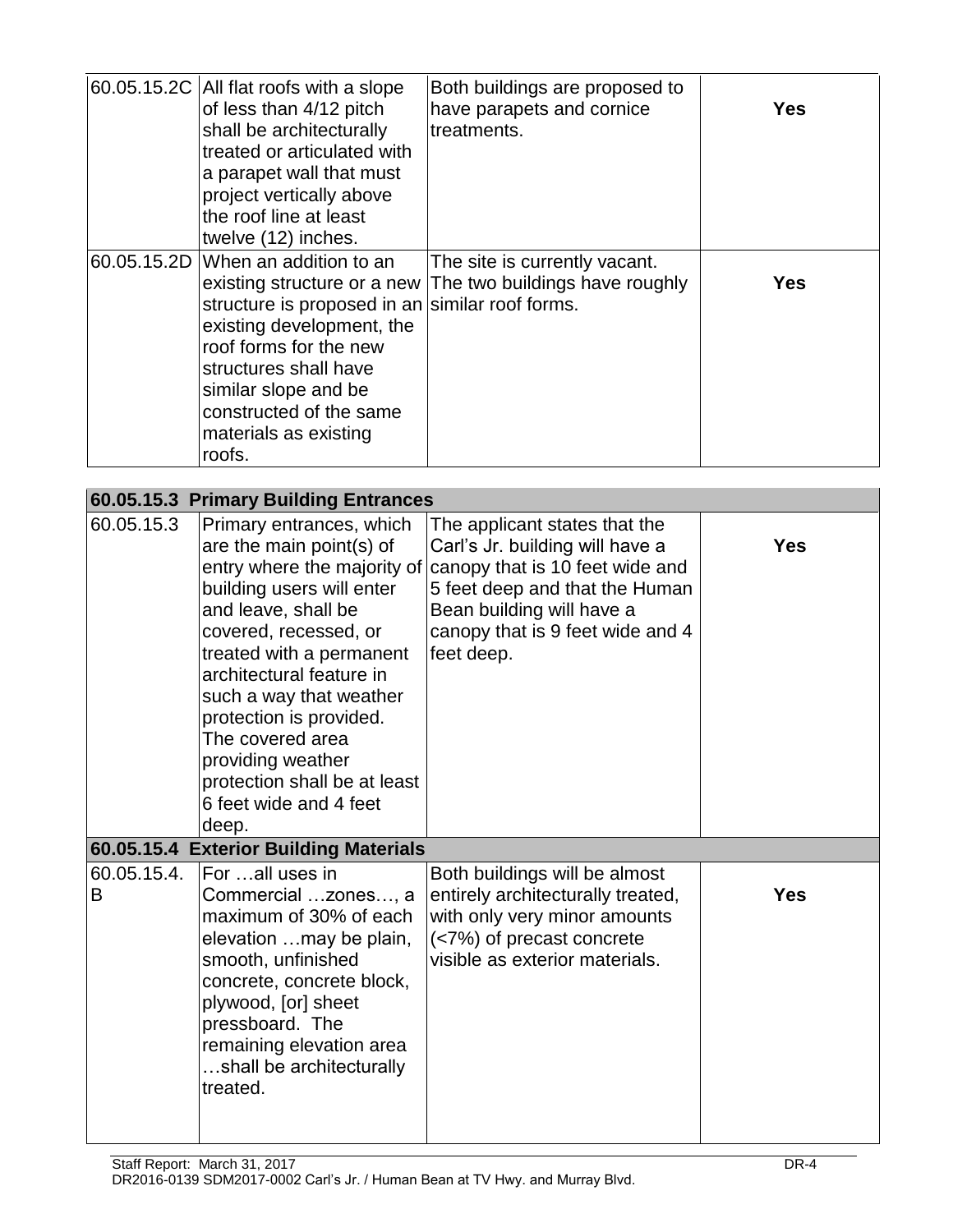| 60.05.15.8A Except those used<br>exclusively for residential<br>use, ground floor<br>elevations visible from and<br>within 200 feet of a public<br>streetand elevations<br>that include a primary<br>building entrance or<br>multiple tenant entrances,<br>shall have the following<br>minimum percent of the<br>ground floor elevation<br>area permanently treated<br>with windows, display<br>areas or glass doorway<br>openings.<br>Buildings on parcels in<br>excess of 25,000 gross<br>square feet within a<br>Commercial zoning<br>district: Thirty-five (35)<br>percent.<br>Less glazing may be<br>provided in a Commercial<br>zoning district when<br>increased building<br>articulation and<br>architectural variety is<br>provided pursuant to<br>Section 60.05.15.1.B.2 | The applicant states that the<br>Carl's Jr. building meets the<br>standard by providing increased<br>building articulation, as<br>required. The Human Bean<br>building meets the glazing<br>standard with 50% of the west<br>façade being windows. | <b>Yes</b> |
|------------------------------------------------------------------------------------------------------------------------------------------------------------------------------------------------------------------------------------------------------------------------------------------------------------------------------------------------------------------------------------------------------------------------------------------------------------------------------------------------------------------------------------------------------------------------------------------------------------------------------------------------------------------------------------------------------------------------------------------------------------------------------------|----------------------------------------------------------------------------------------------------------------------------------------------------------------------------------------------------------------------------------------------------|------------|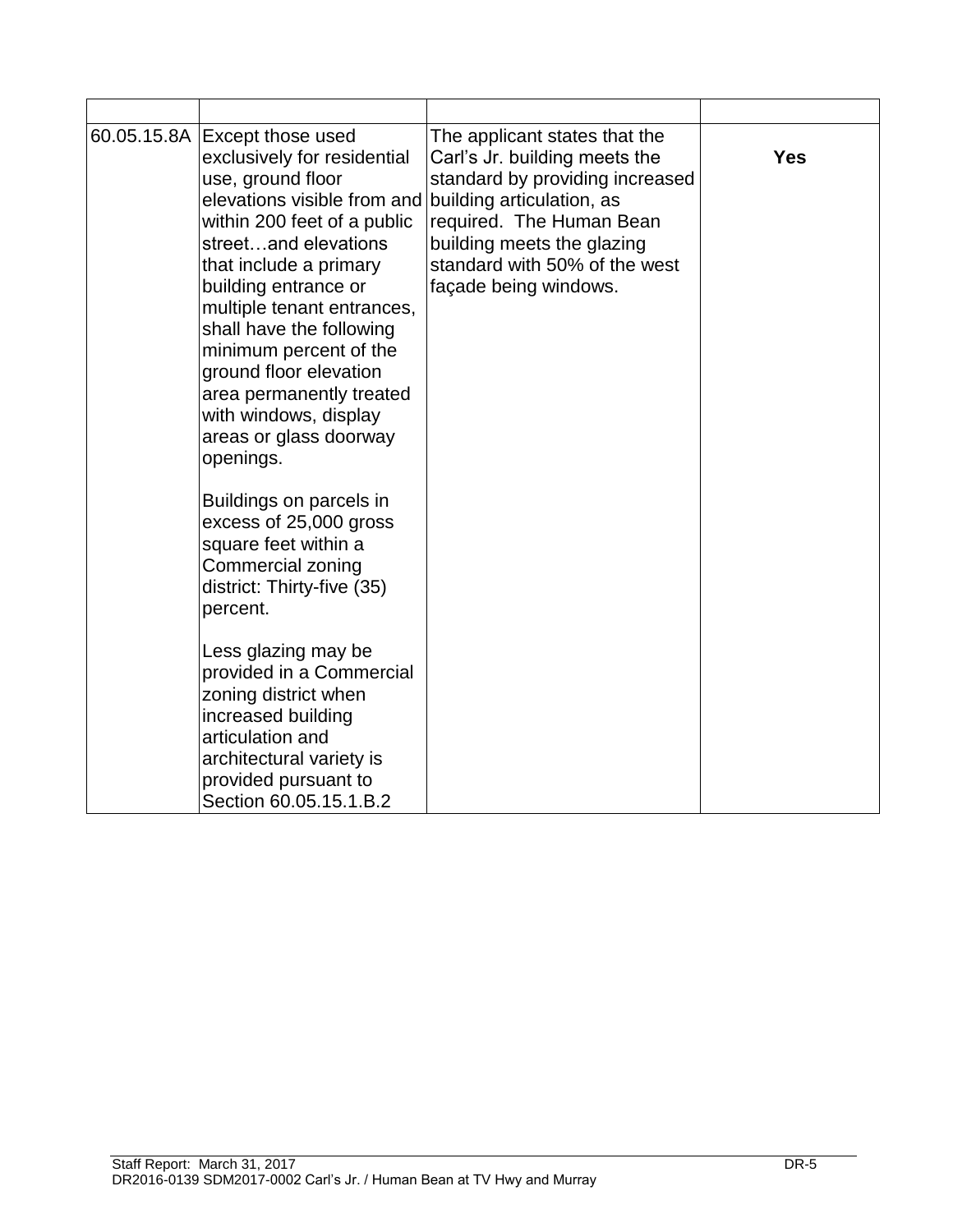# **Section 60.05.20 Circulation and Parking Lot Design Standards**

|      | <b>DESIGN STANDARD</b>                                                                                                                                                                                                                                                                                                                  | <b>PROJECT PROPOSAL</b>                                                                                                                                                                                             | <b>MEETS</b><br><b>STANDARD?</b> |
|------|-----------------------------------------------------------------------------------------------------------------------------------------------------------------------------------------------------------------------------------------------------------------------------------------------------------------------------------------|---------------------------------------------------------------------------------------------------------------------------------------------------------------------------------------------------------------------|----------------------------------|
|      | 60.05.20.1 Connections to public street system                                                                                                                                                                                                                                                                                          |                                                                                                                                                                                                                     |                                  |
|      | 60.05.20.1A Pedestrian, bicycle, and<br>motor vehicle connections<br>shall be provided between<br>the on-site circulation<br>systems and adjacent<br>existing and planned<br>streets                                                                                                                                                    | The applicant has shown on<br>the submitted plans that the<br>on-site pedestrian, bicycle and<br>motor vehicle circulation<br>system provides efficient<br>access to SW Murray Blvd.<br>and SW Tualatin Valley Hwy. | <b>Yes</b>                       |
|      |                                                                                                                                                                                                                                                                                                                                         | 60.05.20.2 Loading Areas, solid waste facilities and similar improvements                                                                                                                                           |                                  |
| /B/C | 60.05.20.2A All on-site service areas,<br>outdoor storage areas,<br>waste storage, disposal<br>facilities, recycling<br>containers, transformer<br>and utility vaults and<br>similar activities shall be<br>located in an area not<br>visible from a public street,<br>or shall be fully screened<br>from view from a public<br>street. | The applicant's plans show<br>that the trash enclosure will be<br>fully screened with walls and<br>an iron gate.                                                                                                    | <b>Yes</b>                       |
|      | Screening from public view<br>for service areas, loading<br>docks, loading zones and<br>outdoor storage areas,<br>waste storage, disposal<br>facilities, recycling<br>containers, transformer<br>shall be fully sight-<br>obscuring                                                                                                     |                                                                                                                                                                                                                     |                                  |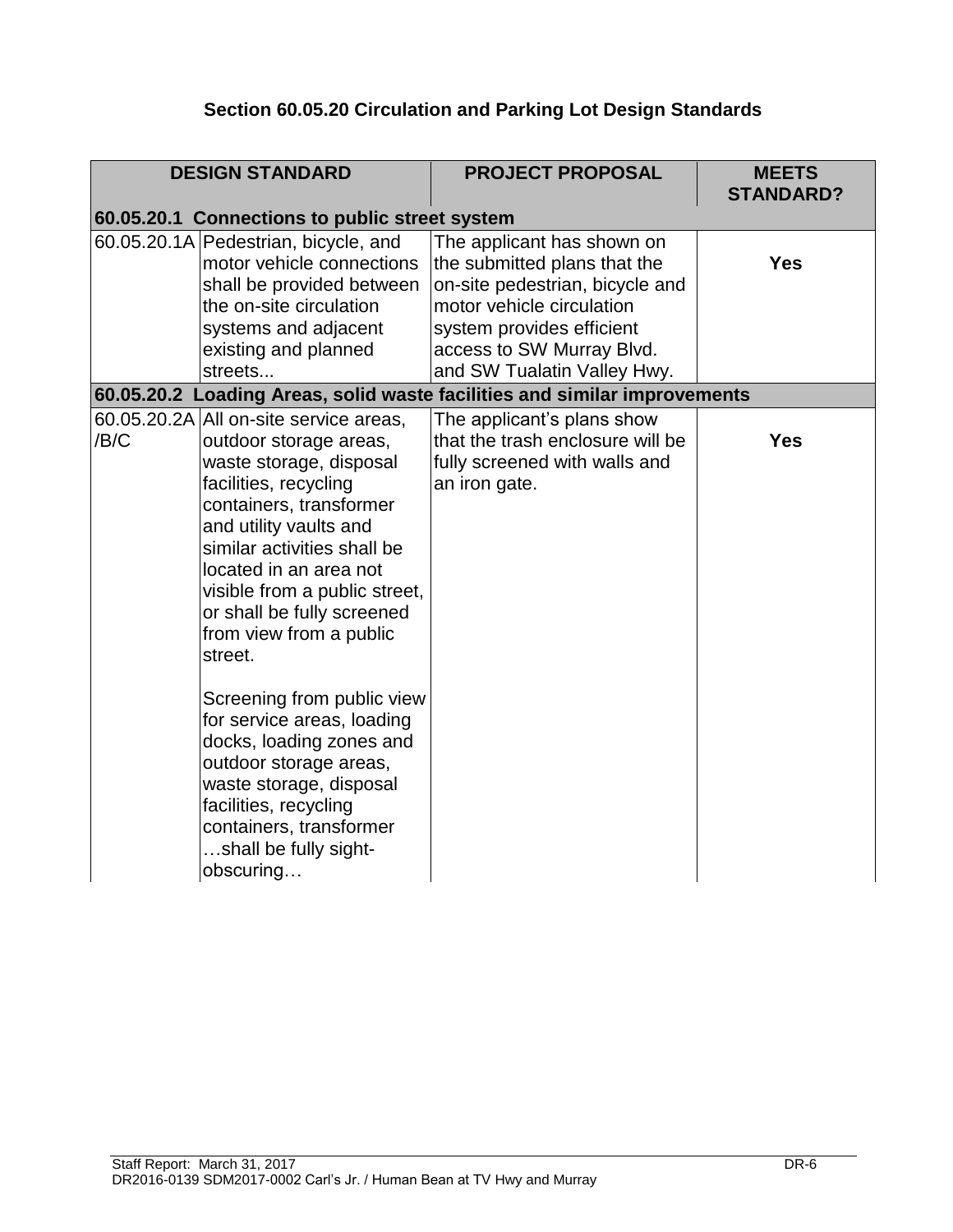|              | 60.05.20.3 Pedestrian Circulation                                                                                                                                                                                                                                                             |                                                                                                                                                                                                                                                                                                        |            |
|--------------|-----------------------------------------------------------------------------------------------------------------------------------------------------------------------------------------------------------------------------------------------------------------------------------------------|--------------------------------------------------------------------------------------------------------------------------------------------------------------------------------------------------------------------------------------------------------------------------------------------------------|------------|
| 60.05.20.3.A | Pedestrian connections<br>shall be provided that link<br>to adjacent existing and<br>planned pedestrian<br>facilities  to the abutting Valley Hwy.<br>public street system and<br>on-site buildings, parking<br>areas, and other facilities<br>where pedestrian access<br>is desired.         | The applicant's revised plans<br>show two pedestrian<br>connections to SW Murray<br>Blvd. and one to SW Tualatin                                                                                                                                                                                       | <b>Yes</b> |
| 60.05.20.3.B | A reasonably direct<br>walkway connection is<br>required between primary<br>entrances, which are the<br>main point(s) of entry<br>where the majority of<br>building users will enter<br>and leave, and public and<br>private streets, transit<br>stops, and other<br>pedestrian destinations. | The proposed connections will<br>connect the buildings' main<br>entrances to the adjacent<br>sidewalks and to the adjacent<br>bus stop along SW Murray<br>Blvd.                                                                                                                                        | <b>Yes</b> |
| 60.05.20.3.C | A reasonably direct<br>site shall be provided for<br>every 300 feet of street<br>frontage                                                                                                                                                                                                     | The site has approximately<br>pedestrian walkway into a $220$ feet of street frontage<br>along each street. The<br>proposed pedestrian<br>connections meet the<br>standard.                                                                                                                            | <b>Yes</b> |
| 60.05.20.3.D | Pedestrian connections<br>through parking lots shall<br>be physically separated<br>from adjacent vehicle<br>parking and parallel<br>vehicle traffic through the<br>use of curbs,<br>landscaping, trees, and<br>lighting                                                                       | The applicant's plans show<br>that curbing and landscaping<br>will be used to separate<br>pedestrian traffic from parallel<br>vehicular traffic.                                                                                                                                                       | <b>Yes</b> |
| 60.05.20.3.E | Where pedestrian<br>connections cross<br>driveways or vehicular<br>access aisles a<br>continuous walkway shall<br>be provided, and shall be<br>composed of a different<br>paving material than the<br>primary on-site paving<br>material.                                                     | Where pedestrian pathways<br>cross vehicular drive aisles,<br>the applicant's revised plans<br>show that concrete will be<br>used to distinguish the<br>walkways from the asphalt<br>parking and drive aisle areas.<br>One of the walkways will be<br>raised to increase visibility of<br>pedestrians. | <b>Yes</b> |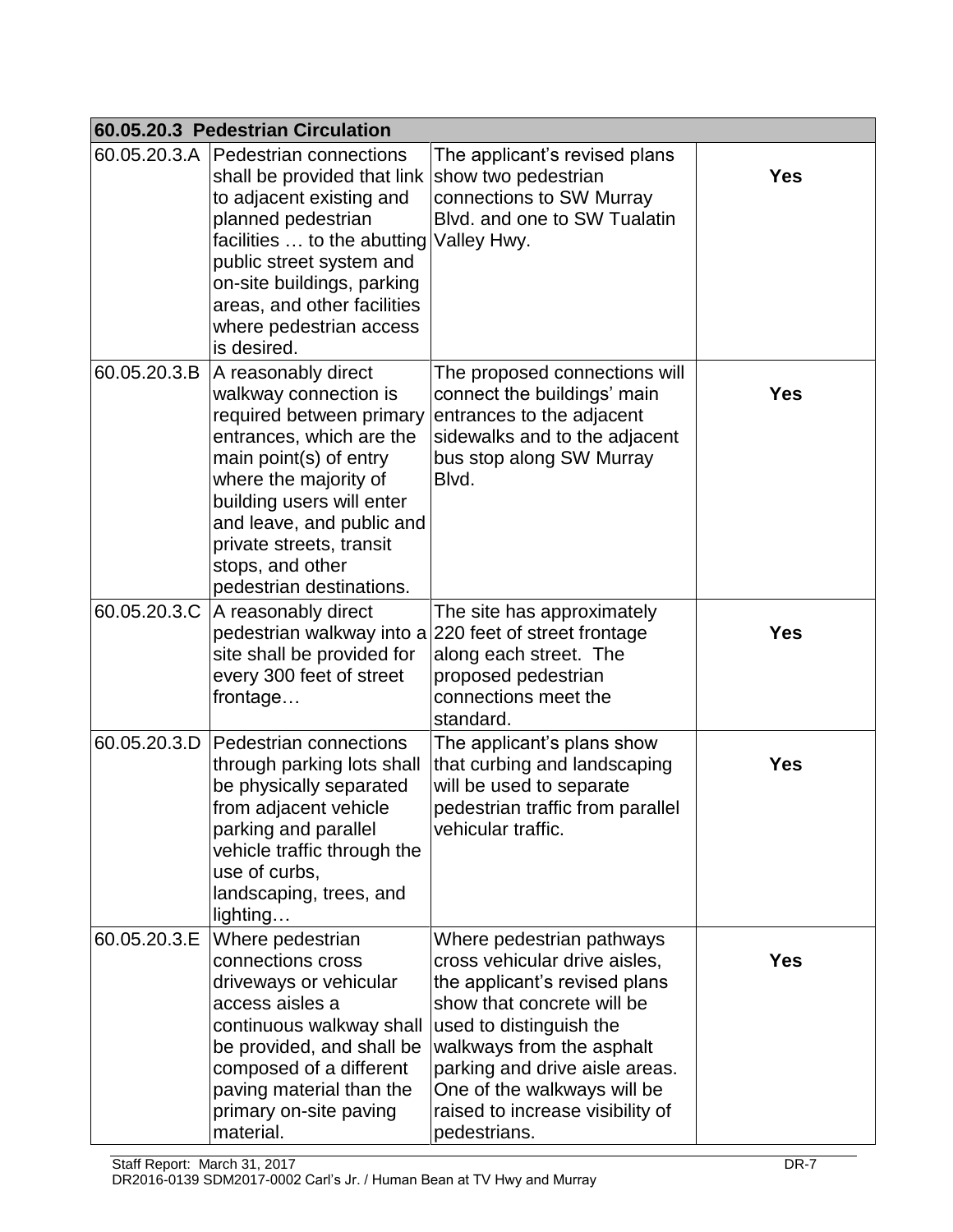|            | 60.05.20.3.F   Pedestrian walkways                         | The applicant has shown on                                    |                       |
|------------|------------------------------------------------------------|---------------------------------------------------------------|-----------------------|
|            | shall have a minimum of                                    | the plans, that all walkways will                             | <b>Yes</b>            |
|            | five (5) foot wide                                         | be at least 5 feet wide and will                              |                       |
|            | unobstructed clearance                                     | be constructed of concrete.                                   |                       |
|            | and shall be paved with                                    | The walkways in front of the                                  |                       |
|            | scored concrete or                                         | buildings (facing the interior                                |                       |
|            | modular paving                                             | parking) will be at least 10 feet                             |                       |
|            | materials                                                  | wide.                                                         |                       |
|            | 60.05.20.4 Street Frontages and Parking Areas              |                                                               |                       |
| 60.05.20.4 | Surface parking areas                                      | As a Condition of Approval, the                               |                       |
|            | abutting a public street                                   | parking adjacent to and facing                                | <b>Yes, with COAs</b> |
|            | shall provide perimeter                                    | SW Murray Blvd. shall be                                      |                       |
|            | parking lot landscaping                                    | planted to meet the standards                                 |                       |
|            | which meets one of the                                     | of Section 60.05.20.4. Staff                                  |                       |
|            | following standards:                                       | note that the ligustrum vulgare                               |                       |
|            | --A minimum 6-foot-wide                                    | proposed in the applicant's                                   |                       |
|            | planting strip between the                                 | landscape plans has been                                      |                       |
|            | right of way and the                                       | listed as an invasive species in                              |                       |
|            | parking area. Pedestrian                                   | Oregon by the U.S.                                            |                       |
|            | walkways and vehicular                                     | Department of Agriculture <sup>1</sup> .                      |                       |
|            | driveways may cross the                                    |                                                               |                       |
|            |                                                            | planting strip. Trees shall In addition, as a way of limiting |                       |
|            | be 2 $\frac{1}{2}$ inch caliper at a                       | the glare from headlights from                                |                       |
|            | maxi-mum of 30 feet on                                     | vehicles in the Carl's Jr. drive-                             |                       |
|            | center. Planting strips                                    | through, as seen from                                         |                       |
|            | shall be planted with an                                   | westbound traffic on SW                                       |                       |
|            | evergreen hedge that will                                  | Tualatin Valley Hwy., staff are                               |                       |
|            | provide a 30-inch-high                                     | requiring, as a Condition of                                  |                       |
|            | screen and 50% opacity                                     | Approval, that the landscape                                  |                       |
|            | within two years. The                                      | plans for the Site Development                                |                       |
|            | maximum height shall be                                    | Permit show that the proposed                                 |                       |
|            | maintained at no more                                      | shrubs and ground cover will                                  |                       |
|            | than 36 inches. Areas                                      |                                                               |                       |
|            | not covered by trees or                                    | adequately screen the drive-                                  |                       |
|            | hedge shall be                                             | through lane.                                                 |                       |
|            | landscaped with live                                       |                                                               |                       |
|            | ground cover.                                              |                                                               |                       |
|            | --A solid wall or fence 30-                                |                                                               |                       |
|            | 36 inches in height                                        |                                                               |                       |
|            |                                                            |                                                               |                       |
|            | parallel to and not nearer<br>than 4 feet to the right-of- |                                                               |                       |
|            |                                                            |                                                               |                       |
|            | way. The area between<br>the wall or fence and the         |                                                               |                       |
|            |                                                            |                                                               |                       |
|            | [ROW] line shall be                                        |                                                               |                       |
|            | landscaped with live                                       |                                                               |                       |
|            | ground cover.                                              |                                                               |                       |

<sup>&</sup>lt;sup>1</sup> [https://www.na.fs.fed.us/fhp/invasive\\_plants/weeds/european-privet.pdf](https://www.na.fs.fed.us/fhp/invasive_plants/weeds/european-privet.pdf)

 $\overline{a}$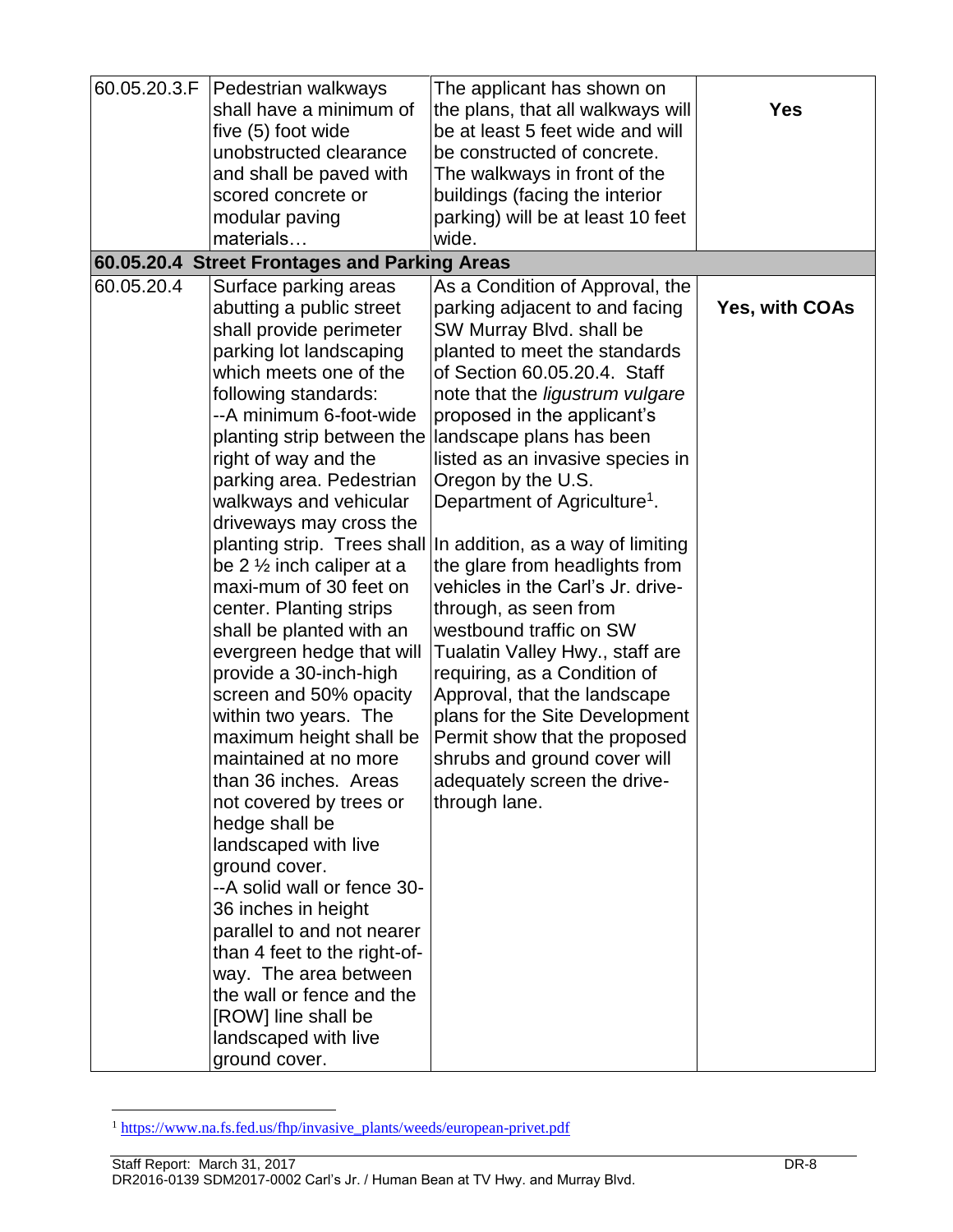|              | 60.05.20.5.A Landscaped planter<br>islands shall be<br>requiredone for every<br>ten (10) contiguous<br>parking spaces.                                                                                                                               | The applicant's plans show<br>that there are no banks of<br>more than 10 parking spaces<br>without landscape islands, as<br>required.                                                                                                                                                                             | <b>Yes</b> |
|--------------|------------------------------------------------------------------------------------------------------------------------------------------------------------------------------------------------------------------------------------------------------|-------------------------------------------------------------------------------------------------------------------------------------------------------------------------------------------------------------------------------------------------------------------------------------------------------------------|------------|
| 60.05.20.5.B | The island[s] shall have a<br>minimum area of 70<br>square feet, and a<br>minimum width of 6 feet,<br>and shall be curbed to<br>protect landscaping. The<br>landscaped island shall<br>be planted with a tree                                        | The applicant states that there<br>are six landscape islands<br>proposed for the parking<br>areas. Five of them meet the<br>dimensional standards and the<br>remaining one is constrained<br>by the pedestrian walkway.<br>Two of them are proposed to<br>contain light fixtures. All but<br>one will have trees. | <b>Yes</b> |
| 60.05.20.5.C | Linear raised sidewalks<br>and walkways within the<br>parking area connecting<br>the parking spaces and<br>on-site buildings may be<br>counted toward the total<br>required number of<br>landscaped islands                                          | The island for the parking<br>along SW Murray Blvd. is less<br>than 6 feet wide, due to the<br>adjacent raised sidewalk. The<br>proposal meets the<br>requirements for the walkway<br>to be counted toward the<br>landscape island requirements.                                                                  | <b>Yes</b> |
| 60.05.20.5.D | Trees planted within<br>required landscape<br>planter islandsshall be<br>of a type and species<br>identified by the City of<br><b>Beaverton Street Tree</b><br>List                                                                                  | The applicant states that all<br>proposed street trees and<br>landscape island trees are<br>listed on the City of Beaverton<br><b>Street Tree List.</b>                                                                                                                                                           | <b>Yes</b> |
| 60.05.20.7A  | A sidewalk is required on<br>all streets. Except where<br>approved through<br><b>Sidewalk Design</b><br>Modification  the<br>sidewalk shall be a<br>minimum of 10 feet wide,<br>and provide an<br>unobstructed path at least of-way.<br>5 feet wide. | The applicant has applied for<br>approval of a Sidewalk Design<br>Modification application to<br>construct sidewalks along each<br>street that are 9 feet wide, with<br>a 6-foot planter strip containing<br>street trees, as allowed by the<br>jurisdiction controlling the right-                               | <b>Yes</b> |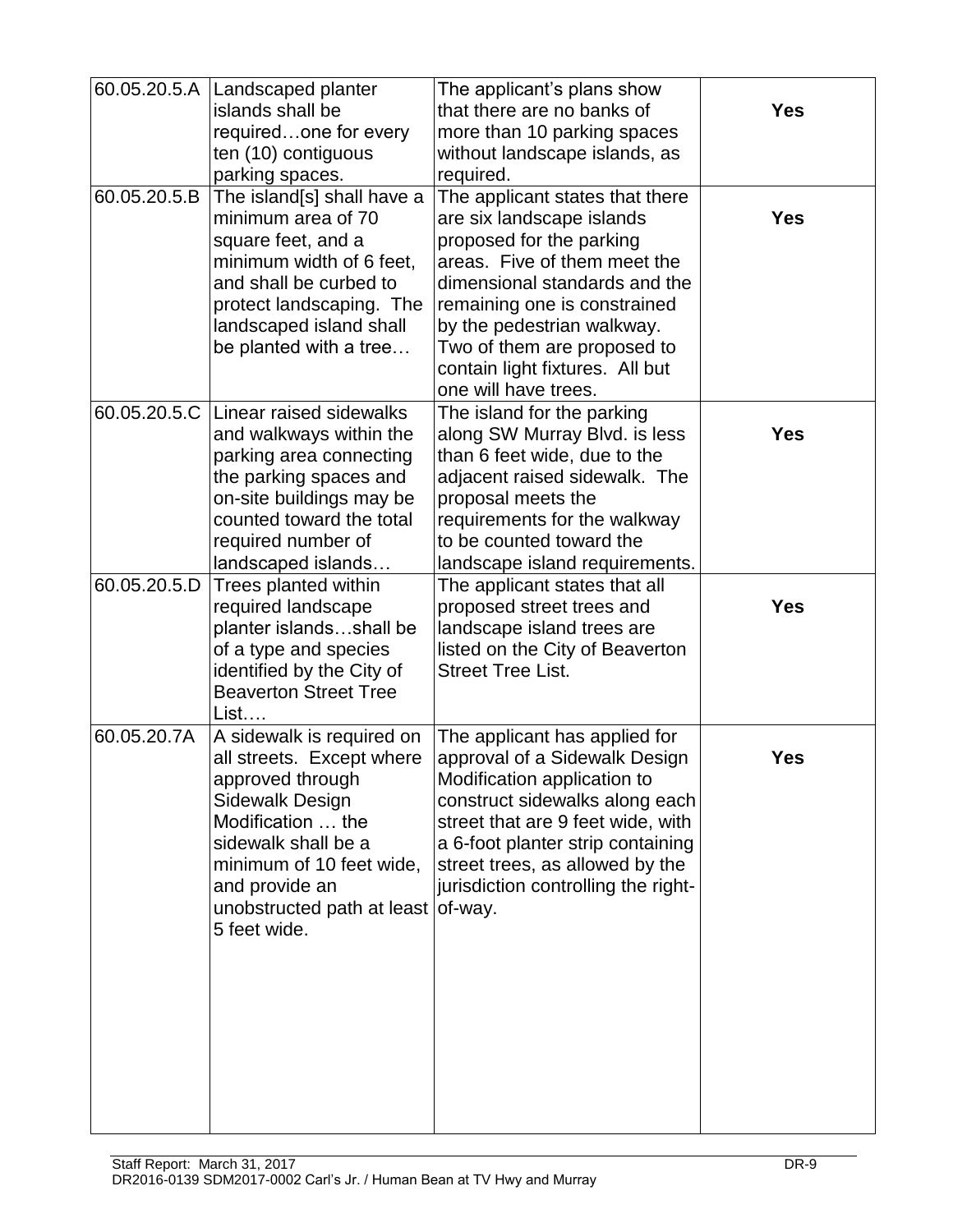| 60.05.20.7B       | A sidewalk or walkway<br>internal to the site is<br>required along building<br>elevations that include a<br>primary building entrance, least 10 feet in width.<br>multiple tenant entrances,<br>or display windows. The<br>sidewalk shall be a<br>minimum of 10 feet wide,<br>and provide an<br>unobstructed path at least<br>5 feet wide at building<br>entrances, and along<br>elevations containing<br>display windows.<br>Sidewalks shall be paved<br>with scored concrete or<br>modular paving materials.<br>If adjacent to parking<br>areas, the sidewalk shall<br>be separated from the<br>parking by a raised curb. | The applicant's revised site<br>plans show that the walkways<br>along the main entrances of<br>the two buildings will be at                                                        | <b>Yes</b> |
|-------------------|-----------------------------------------------------------------------------------------------------------------------------------------------------------------------------------------------------------------------------------------------------------------------------------------------------------------------------------------------------------------------------------------------------------------------------------------------------------------------------------------------------------------------------------------------------------------------------------------------------------------------------|------------------------------------------------------------------------------------------------------------------------------------------------------------------------------------|------------|
| 60.05.20.8        |                                                                                                                                                                                                                                                                                                                                                                                                                                                                                                                                                                                                                             | Connect on-site buildings, parking, and other improvements with                                                                                                                    |            |
| <b>Districts.</b> |                                                                                                                                                                                                                                                                                                                                                                                                                                                                                                                                                                                                                             | identifiable streets and drive aisles in Residential, Multiple-Use, and Commercial                                                                                                 |            |
| 60.05.20.8.A      | Parking lot drive aisles<br>that link public streets<br>and/or private streets with<br>parking stalls shall be<br>designed as private<br>streets consistent with the<br>standard as described<br>under Section<br>60.05.20.8.B., unless one<br>or more of the following is<br>met:<br>-The parking lot drive<br>aisle is less than 100 feet<br>long; or $\dots$<br>-The parking lot drive<br>aisle provides direct<br>access to angled or<br>perpendicular parking<br>stalls.                                                                                                                                               | The proposed parking lot drive<br>aisles provide direct access to<br>perpendicular parking stalls,<br>therefore meeting qualifying for<br>the exemption to the Design<br>Standard. | N/A        |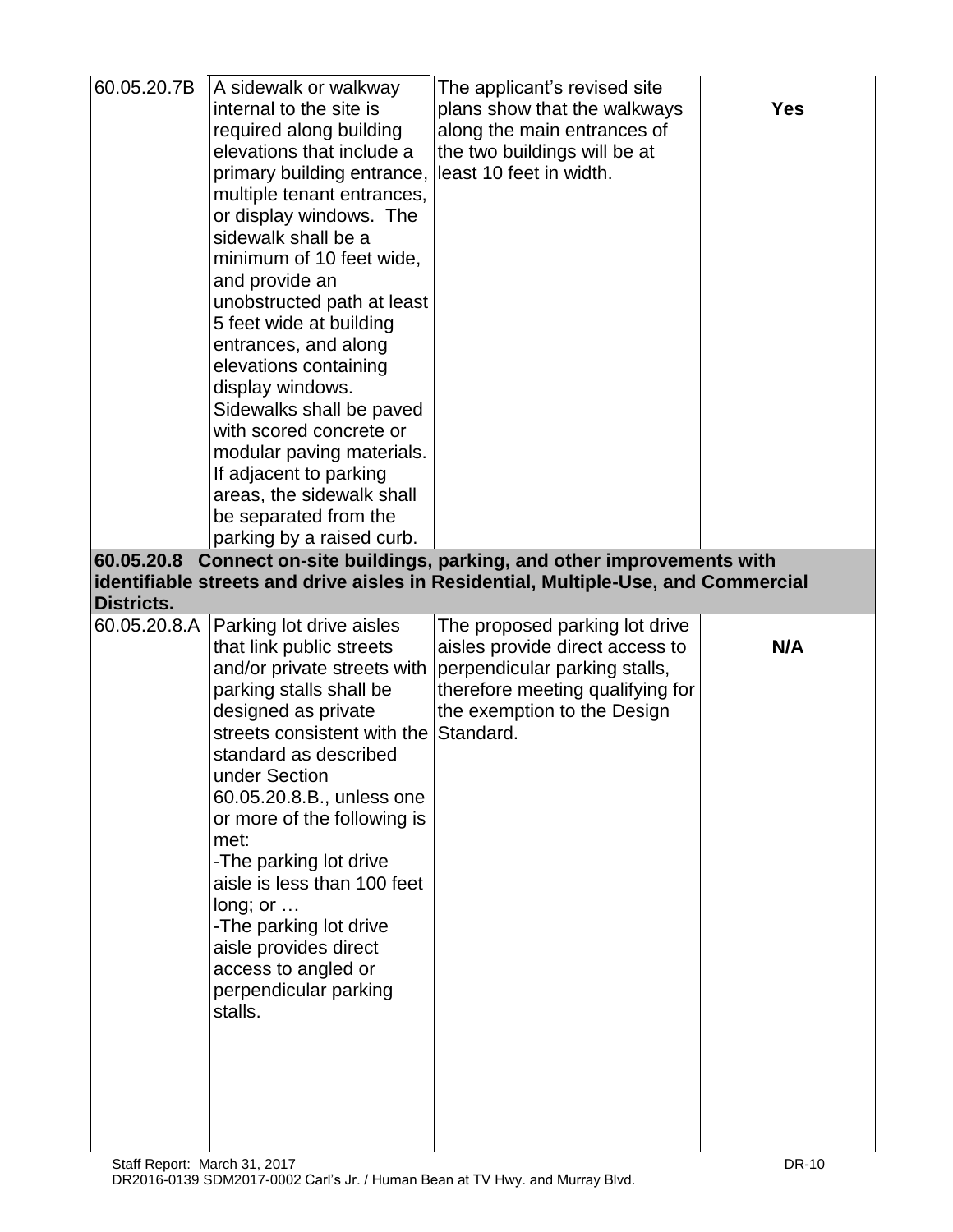|              |                                                                                                                                                                                                                                                                                                                  | 60.05.25 Landscape, Open Space, and Natural Areas Design Standards.                                                                                                                                                                                                                                                                                                                                                                                                               |            |
|--------------|------------------------------------------------------------------------------------------------------------------------------------------------------------------------------------------------------------------------------------------------------------------------------------------------------------------|-----------------------------------------------------------------------------------------------------------------------------------------------------------------------------------------------------------------------------------------------------------------------------------------------------------------------------------------------------------------------------------------------------------------------------------------------------------------------------------|------------|
| 60.05.25.5.A | 15% of the total gross lot<br>area in Commercial<br>zoning districts shall be<br>landscaped.                                                                                                                                                                                                                     | According to the applicant,<br>22% of the gross lot area will<br>be landscaped.                                                                                                                                                                                                                                                                                                                                                                                                   | <b>Yes</b> |
| 60.05.25.5.B | Landscaped areas are to<br>have at least 1 tree and 2<br>evergreen shrubs for<br>every 800 square feet of<br>and all other portions of<br>the landscaped area are<br>to have live ground cover.<br>Up to 25% of the required<br>landscaped area may be<br>bare gravel, rock, bark or<br>other similar materials. | The site requires 6803 square<br>feet of landscaping. The initial<br>landscape plans show that 28<br>trees will be planted, along<br>required landscaped area, with 135 shrubs of 17 different<br>types. Live ground cover will<br>account for the remainder of<br>the required landscaping.                                                                                                                                                                                      | <b>Yes</b> |
| 60.05.25.5.D | Where buildings lack<br>ground floor windows,<br>additional landscape<br>screening is required.                                                                                                                                                                                                                  | The applicant's plans show<br>that the proposed building<br>provide windows on the ground<br>floor.                                                                                                                                                                                                                                                                                                                                                                               | <b>Yes</b> |
| 60.05.25.11  | Integrate above-ground<br>water quality/quantity<br>facilities into the<br>landscaping.                                                                                                                                                                                                                          | According to the applicant, all<br>water quality and quantity<br>facilities will be underground.                                                                                                                                                                                                                                                                                                                                                                                  | <b>Yes</b> |
| 60.05.25.13  | All new development and<br>redevelopment in the City<br>subject to Design Review<br>shall comply with the<br>landscape buffering<br>requirements of Table<br>60.05-2.<br>B1 (Low-Screen) Buffers<br>require 1 tree for every 30<br>feet and shrubs and live<br>ground cover in between.                          | Because the site has GC<br>zoning and so do most of the<br>abutting properties and the<br>properties across the streets,<br>Table 60.05-2 does not require<br>landscape buffering. However,<br>for the northeast portion of the<br>site that abuts property with<br>SC-MU zoning, a 5-foot B1<br>(Low-Screen) Buffer applies.<br>The applicant's initial<br>landscape plans show that the<br>northeast corner of the site will<br>be planted with 5 trees and<br>multiple shrubs. | <b>Yes</b> |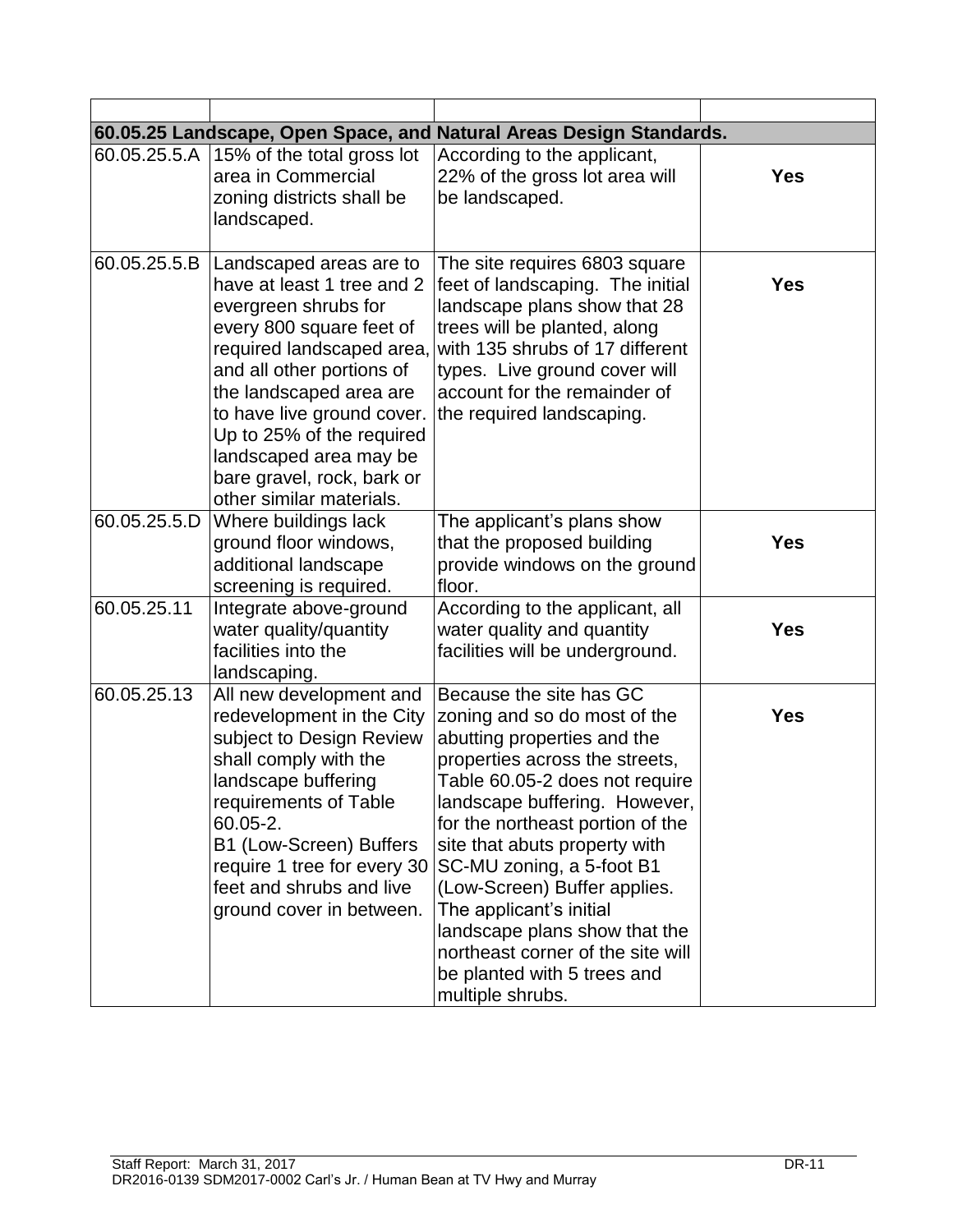# **Design Review Standards Analysis and Findings Chart**

Section 60.05.30 Lighting Design Standards

|              | <b>DESIGN STANDARD</b>                                                                                                                                                                | <b>PROJECT PROPOSAL</b>                                                                                                                                                                                                                                                                                                                                                                                                                                                                                                                                                | <b>MEETS</b><br><b>STANDARD?</b> |
|--------------|---------------------------------------------------------------------------------------------------------------------------------------------------------------------------------------|------------------------------------------------------------------------------------------------------------------------------------------------------------------------------------------------------------------------------------------------------------------------------------------------------------------------------------------------------------------------------------------------------------------------------------------------------------------------------------------------------------------------------------------------------------------------|----------------------------------|
| 60.05.30.1   | Lighting shall be<br>provided at lighting<br>levels for development<br>and redevelopment in<br>all zoning districts<br>consistent with the<br>City's Technical<br>Lighting Standards. | The applicant states that all<br>lighting designs and fixtures for<br>this project comply with the<br><b>City's Technical Lighting</b><br>Standards. Lighting of<br>vehicular areas is to be<br>accomplished with pole<br>mounted lights. Pedestrian<br>areas will be illuminated with<br>on-building fixtures as well as<br>light from parking area pole<br>lights. All entries are<br>illuminated to sufficient levels.<br>Refer to the included<br>Photometrics Plan and lighting<br>cut sheets for detailed lighting<br>fixture and lighting level<br>information. | <b>Yes with COA</b>              |
| 60.05.30.2.A | Pole-mounted<br>luminaires shall not<br>exceed 30 feet in<br>height                                                                                                                   | The proposed light poles are<br>25 feet high.                                                                                                                                                                                                                                                                                                                                                                                                                                                                                                                          | <b>Yes</b>                       |
| 60.05.30.2.B | Wall-mounted lights<br>shall not be more than<br>15 feet above finished<br>grade.                                                                                                     | The proposed wall-mounted<br>lights are 8 feet above the<br>ground.                                                                                                                                                                                                                                                                                                                                                                                                                                                                                                    | <b>Yes</b>                       |
| 60.05.30.2.C | Lighted bollards when<br>used to delineate on-<br>site pedestrian and<br>bicycle pathways shall<br>have a maximum<br>height of forty-eight<br>$(48)$ inches.                          | There are no lighted bollards<br>proposed with this application.                                                                                                                                                                                                                                                                                                                                                                                                                                                                                                       | N/A                              |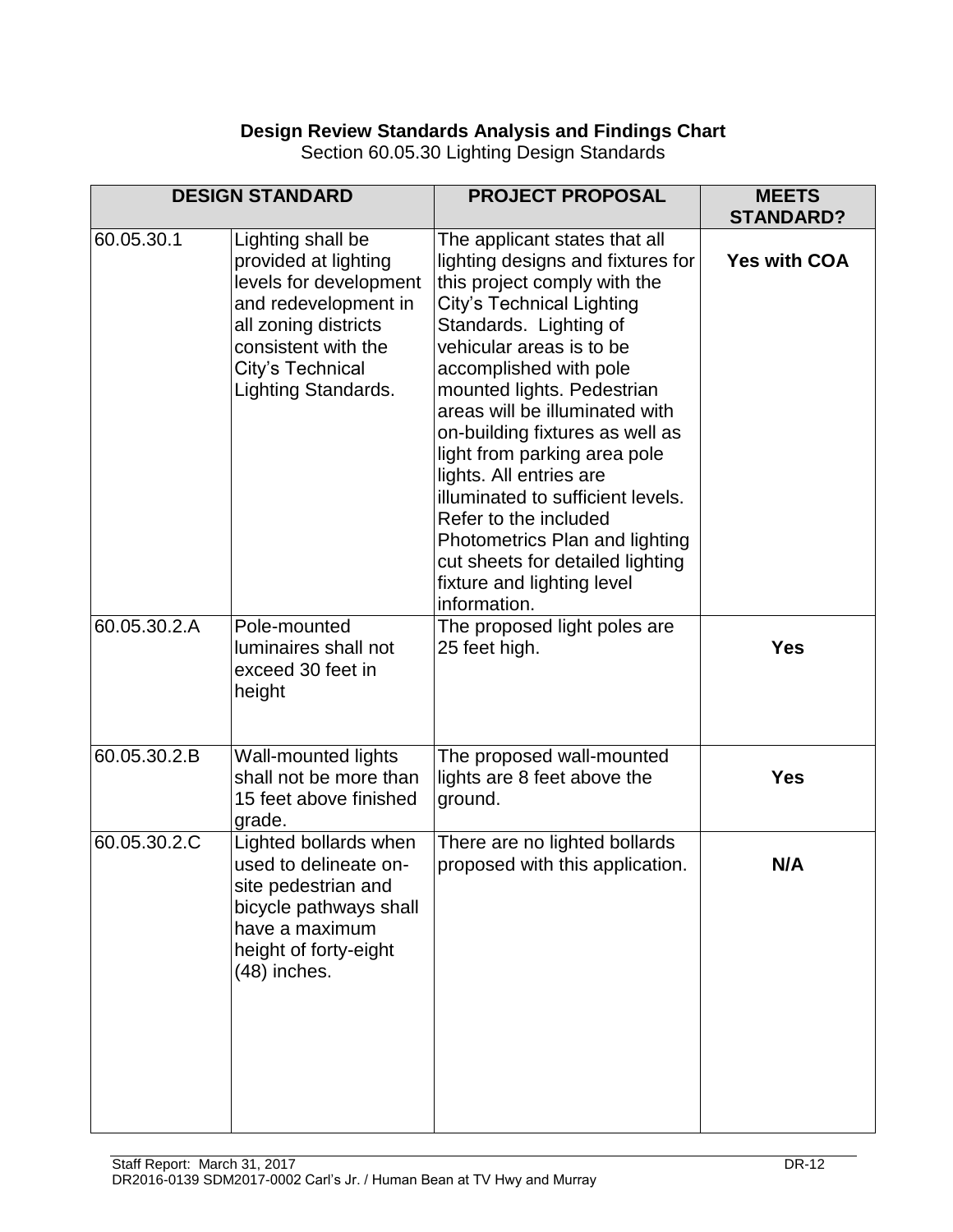# **Evaluation of Design Standards identified above**

Hereto, staff finds that the applicant has provided sufficient evidence to show how the plan proposal meets applicable Design Standards (identified in the table summary above).

### **RECOMMENDATION**

Based on the facts and findings presented, staff recommends **APPROVAL of DR2017- 0139 (Carl's Jr. and Human Bean at TV Hwy. and Murray Blvd.)** subject to the conditions below.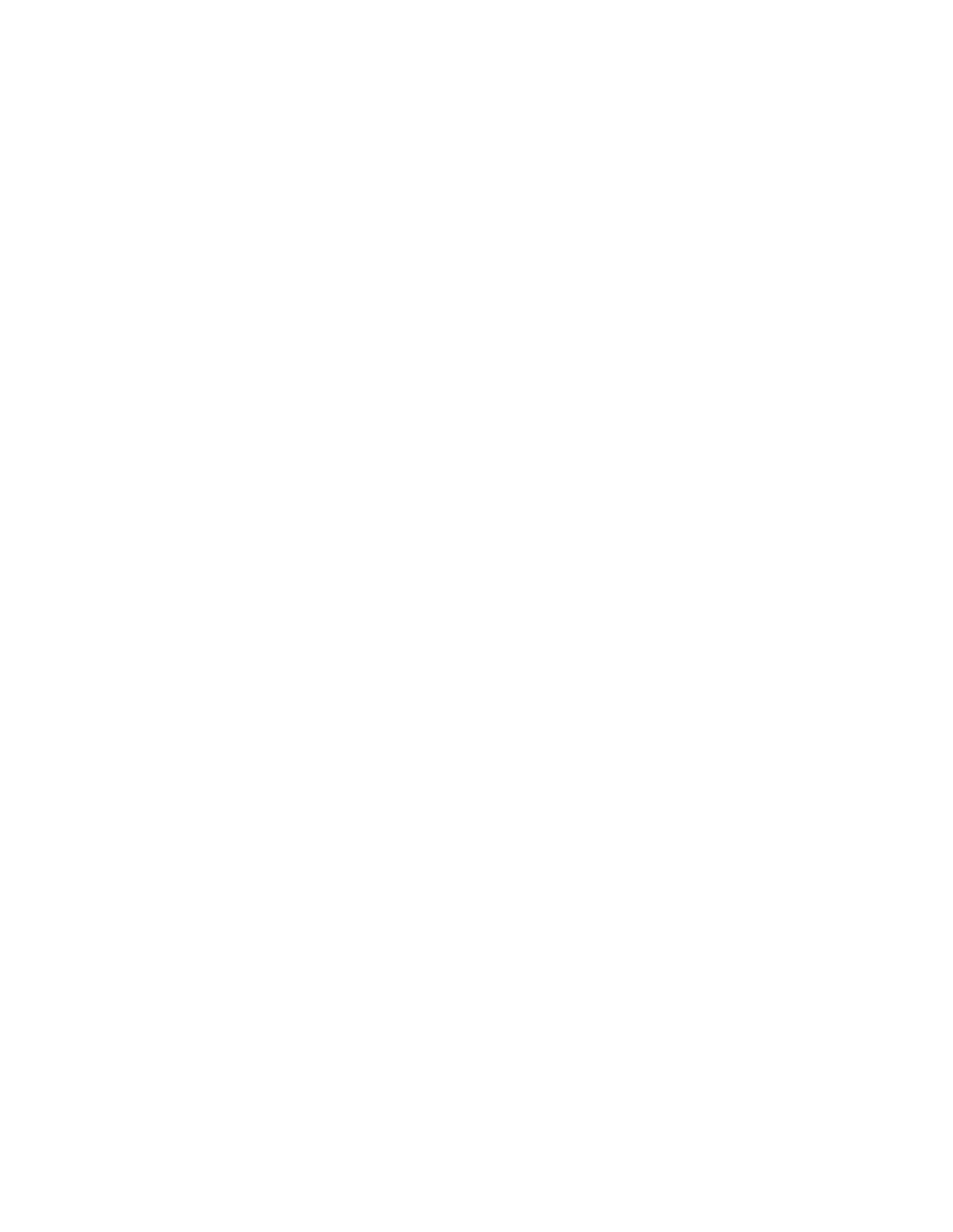#### **ANALYSIS AND FINDINGS FOR Sidewalk Design Modification SDM2017-0002**

#### **Section 40.58.05 Sidewalk Design Modification; Purpose**

*The purpose of the Sidewalk Design Modification application is to provide a mechanism whereby the City's street design standards relating to the locations and dimensions of sidewalks or required street landscaping can be modified to address existing conditions and constraints as a specific application. For purposes of this section, sidewalk ramps constructed with or without contiguous sidewalk panels leading to and away from the ramp shall be considered sidewalks. This Section is implemented by the approval criteria listed herein.*

#### **Section 40.58.15.C. Approval Criteria**

*In order to approve a Sidewalk Design Modification application, the decision making authority shall make findings of fact based on evidence provided by the applicant demonstrating that the following criteria are satisfied:*

#### *1. The proposal satisfies the threshold requirements for a Sidewalk Design Modification application.*

#### **Facts and Findings:**

Section 40.58.15.A.1 Threshold: *An application for Sidewalk Design Modification shall be required when the following threshold applies:*

*1. The sidewalk width, planter strip width, or both minimum standards specified in the Engineering Design Manual are proposed to be modified.*

The applicant proposes to modify both the minimum sidewalk width and the minimum planter strip width. The Engineering Design Manual standards for an Arterial within the City of Beaverton call for 6-foot-wide sidewalks behind a planter strip that is at least 7.5 feet wide, measured from the face of the curb. In addition, the Design Review Standards call for 10-foot-wide sidewalks. The applicant proposes 9-foot-wide sidewalks behind planter strips that are 6 feet wide, measured from the front of the curb.

#### **Therefore, staff finds the proposal meets the criterion for approval.**

*2. All City application fees related to the application under consideration by the decision making authority have been submitted.*

#### **Facts and Findings:**

The City of Beaverton received the appropriate fee for a Sidewalk Design Modification application.

#### **Therefore, staff finds the proposal meets the criterion for approval.**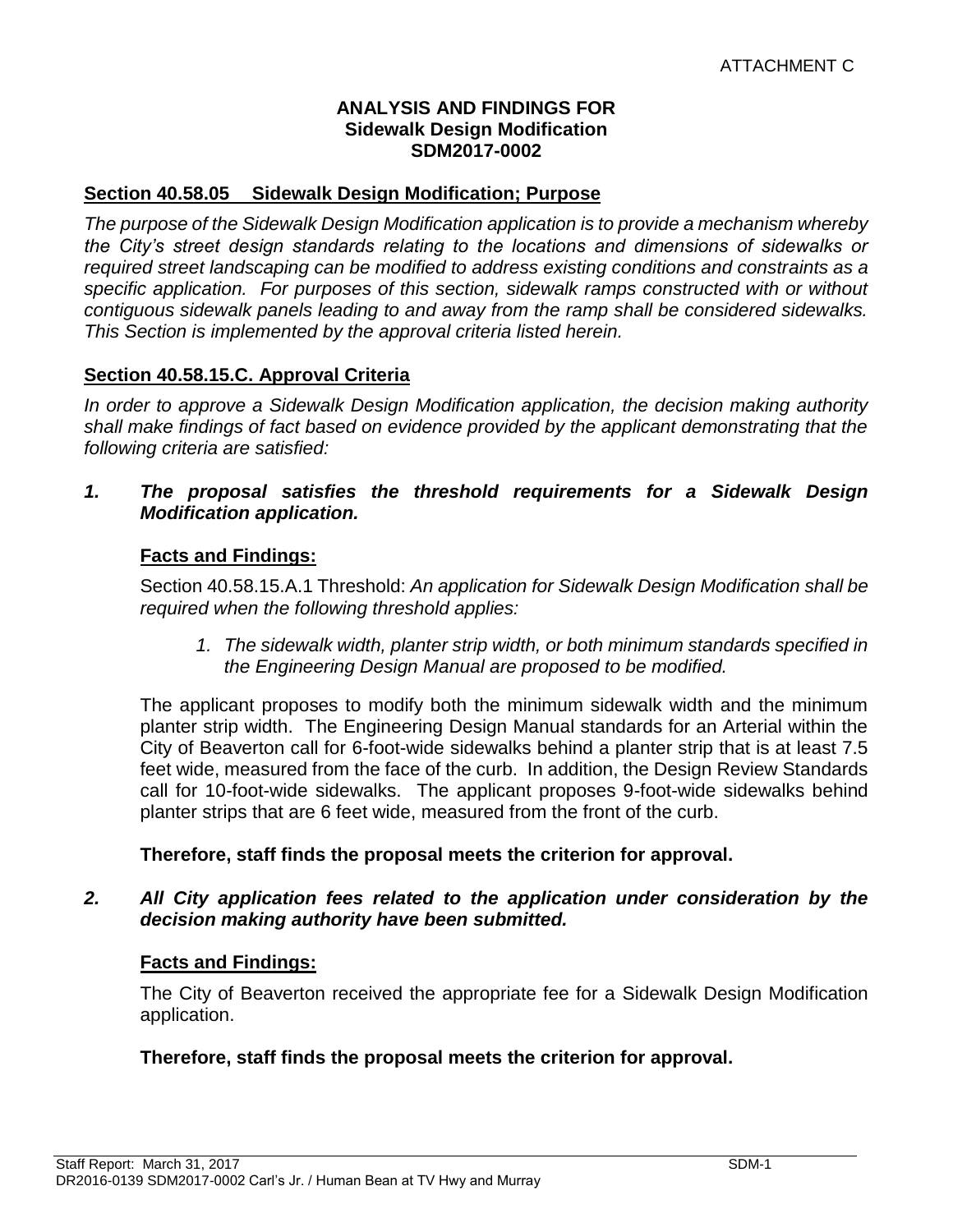- *3. One or more of the following criteria are satisfied:*
	- *a. That there exist local topographic conditions, which would result in any of the following:*
		- *i. A sidewalk that is located above or below the top surface of a finished curb.*
		- *ii. A situation in which construction of the Engineering Design Manual standard street cross-section would require a steep slope or retaining wall that would prevent vehicular access to the adjoining property.*
	- *b. That there exist local physical conditions such as:*
		- *i. An existing structure prevents the construction of a standard sidewalk.*
		- *ii. An existing utility device prevents the construction of a standard sidewalk.*
		- *iii. Rock outcroppings prevent the construction of a standard sidewalk without blasting.*
	- *c. That there exist environmental conditions such as a Significant Natural Resource Area, Jurisdictional Wetland, Clean Water Services Water Quality Sensitive Area, Clean Water Services required Vegetative Corridor, or Significant Tree Grove.*
	- *d. That additional right-of-way is required to construct the Engineering Design Manual standard and the adjoining property is not controlled by the applicant.*

The applicant will dedicate right-of-way to Washington County and ODOT Arterial Street standards. However, with the width of the streets at this location, there is only 16 feet available for the curb, planter strip, sidewalk, and required 1-foot maintenance and monumentation gap on each street. Neither Washington County nor ODOT is able to require additional right-of-way width as an exaction from the applicant to comply with the wider sidewalk required by the Beaverton Design Review Standards. The location of the rail line immediately south of SW Tualatin Valley Hwy. also constrains the ability of the right-of-way to expand to the south in a way that could provide the additional ROW width needed. In addition, the need to provide landscaping to screen the headlight glare of the drive-through customers' vehicles limits the ability to provide additional width for the planter strip and sidewalk.

**Therefore, staff finds the proposal meets the criterion for approval.**

### *4. The proposal complies with provisions of Section 60.55.25 (Street and Bicycle and Pedestrian Connection Requirements) and 60.55.30 (Minimum Street Widths).*

#### **Facts and Findings:**

As noted in the Facilities Review Criteria and Design Review findings above, the applicant has demonstrated that the proposal complies with the connection requirements and that each street has been developed to at least the minimum width required. **Therefore, staff finds the proposal meets the criterion for approval.**

### *5. Applications and documents related to the request, which will require further City approval, have been submitted to the City in the proper sequence.*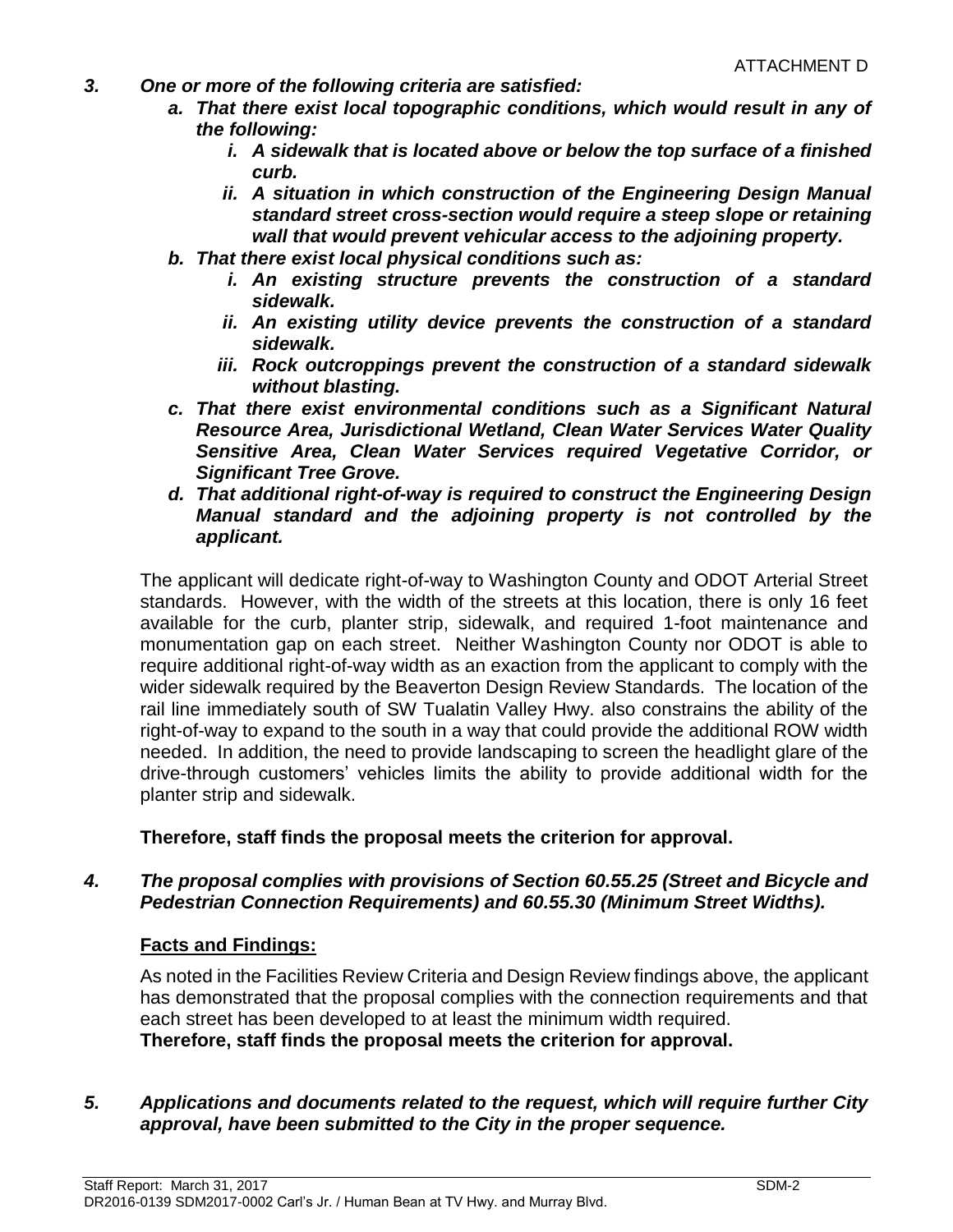# **Facts and Findings:**

The applicant has submitted to the City the applications and documents as required. Site Development and Building Permits will be submitted in the proper sequence.

### **Therefore, staff finds the proposal meets the criterion for approval.**

#### *6. The proposed Sidewalk Design Modification provides safe and efficient pedestrian circulation in the site vicinity.*

### **Facts and Findings:**

As documented in the Facilities Review findings, the applicant has demonstrated that the proposed configuration of 6-foot planter strip, measured from the face of the curb, and 9 foot sidewalk, and 1-foot maintenance and monumentation gap meets the minimum Washington County and ODOT standards and will provide safe and efficient pedestrian circulation for the site. The proposed configuration provides pedestrian separation and protection from the vehicular traffic, while still providing sidewalks that will accommodate a high volume of pedestrians.

**Therefore, staff finds the proposal will meet the criterion for approval by meeting the conditions of approval.**

#### **RECOMMENDATION**

Based on the facts and findings presented, staff recommends **APPROVAL** of **SDM2017-0002, (Carl's Jr. and Human Bean at TV Hwy and Murray Blvd)** subject to the applicable conditions identified in Attachment D.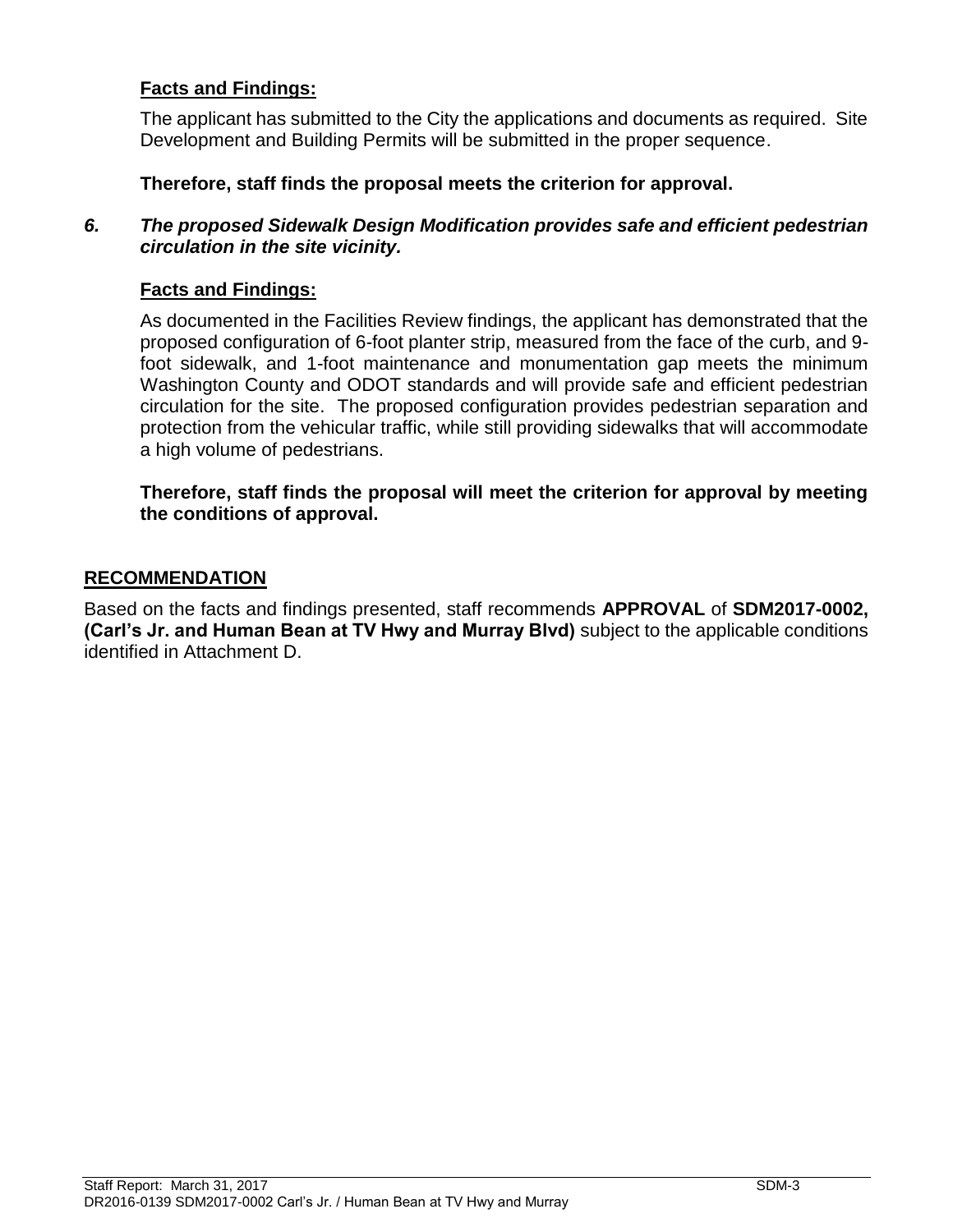# **CONDITIONS OF APPROVAL DR2016-0139 SDM2017-0002 (Carl's Jr. and Human Bean at TV Hwy and Murray Blvd)**

#### **Prior to issuance of the site development permit, the applicant shall:**

- 1. Submit the required plans, application form, fee, and other items needed for a complete site development permit application per the applicable review checklist. (Site Development Div./JJD)
- 2. Contract with a professional engineer to design and monitor the construction for any work governed by Beaverton Municipal Code 9.05.020, as set forth in Ordinance 4417 (City Engineering Design Manual and Standard Drawings), Beaverton Development Code (Ordinance 2050, 4010 +rev.), the Clean Water Services District Design and Construction Standards (June 2007, Resolution and Ordinance 2007-020), and the City Standard Agreement to Construct and Retain Design Professionals in Oregon. (Site Development Div./JJD)
- 3. Submit a completed and executed City Standard Agreement to Construct Improvements and Retain Design Professional(s) Registered in Oregon. After the site development permit is issued, the City Engineer and the Planning Director must approve all revisions as set out in Ordinances 2050, 4010+rev., and 4417; however, any required land use action shall be final prior to City staff approval of the engineering plan revision and work commencing as revised. (Site Development Div./JJD)
- 4. Have the ownership (which could be the long-term land lease holder) of the subject property guarantee all public improvements, site grading, storm water management (quality and quantity) facilities, private streets, and common driveway paving by submittal of a City-approved security. The security approval by the City consists of a review by the City Attorney for form and the City Engineer for amount, equivalent to 100 percent or more of estimated construction costs. (Site Development Div./JJD)
- 5. Submit any required off-site easements, executed and ready for recording, to the City after approval by the City Engineer for legal description of the area encumbered and City Attorney as to form. (Site Development Div./JJD)
- 6. Submit to the City a copy of issued permits or other approvals needed from Washington County for work within, and/or construction access to the Murray Boulevard right-of-way. (Site Development Div./JJD)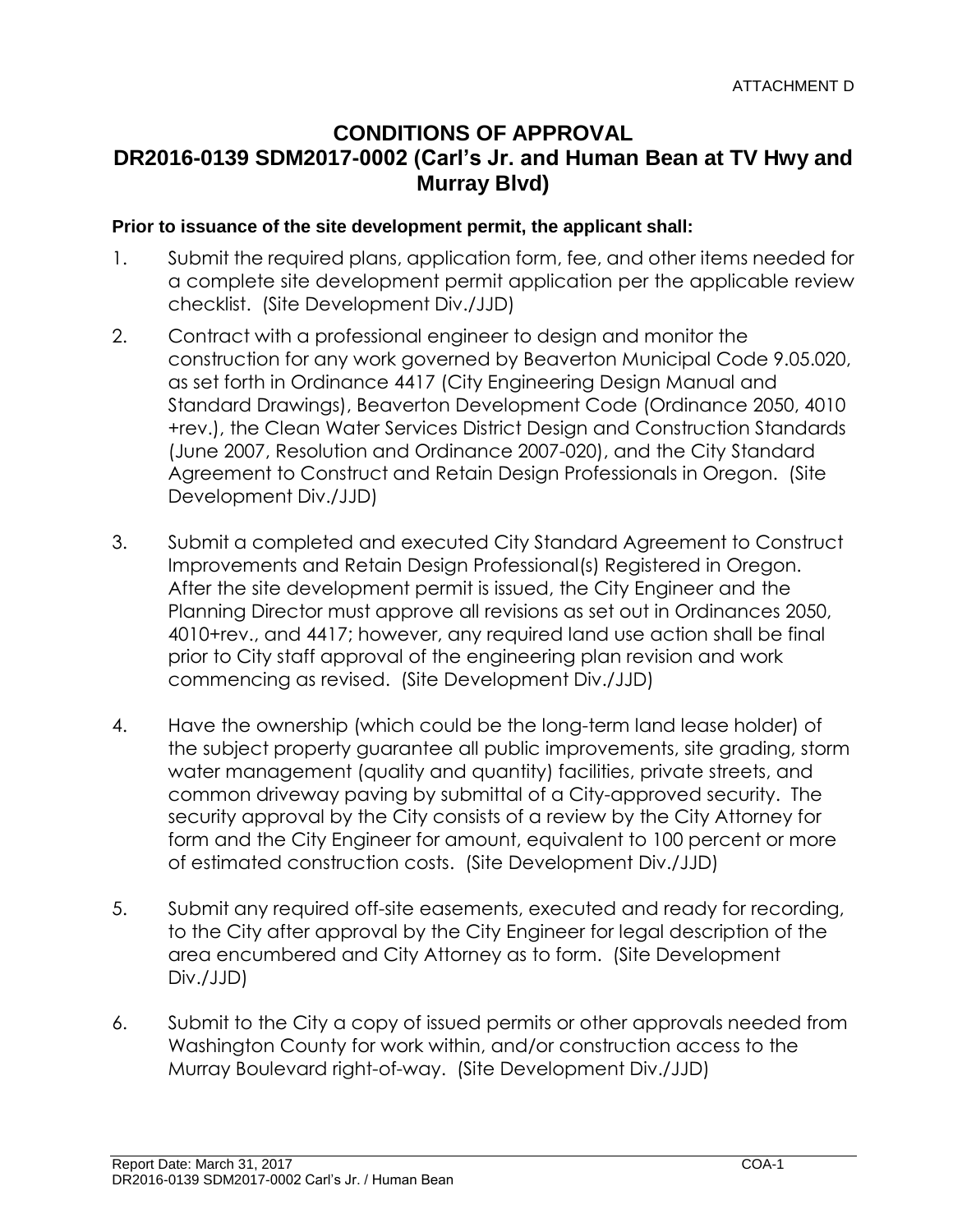- 7. Submit to the City a copy of issued permits or other approvals needed from the Oregon Department of Transportation for work within, storm drainage connection, and/or construction access to the Tualatin Valley Highway right-of-way. (Site Development Div./JJD)
- 8. Submit to the City a copy of issued permits or other approvals needed from the Oregon Department of Transportation Rail Division (Dave Lanning at 503.986.4267) for work within 500 feet of the rail crossing area. (Site Development Div./JJD)
- 9. Submit a geotechnical and geo-environmental report with the site development permit application for review and approval by the City Engineer. The report shall include an assessment of the soil and any toxic contaminants, ground/surface water issues, any needed clean-up action, remediation methods, Oregon Department of Environmental Quality requirements, disposal regulations, and worker safety measures. It shall be prepared by a professional engineer or registered geologist to the specifications of the City Engineer and rules of the Oregon Department of Environmental Quality (DEQ). (Site Development Div./JJD)
- 10. Submit a letter of "no further action" (NFA) or other documentation specifically allowing the proposed construction activities and site plan approval from the Oregon DEQ. (Site Development Div./JJD)
- 11. Have obtained the Tualatin Valley Fire and Rescue District Fire Marshal's approval of the site development plans as part of the City's plan review process. (Site Development Div./JJD)
- 12. Submit a detailed water demand analysis (fire flow calculations) in accordance with the requirements of the Fire Code as adopted by the Tualatin Valley Fire and Rescue. If determined to be needed by the City Utilities Engineer, this analysis shall be supplemented by an actual flow test and evaluation by a professional engineer meeting the standards set by the City Engineer. The analysis shall provide the available water volume (GPM) at 20 psi residual pressure from the fire hydrant nearest to the proposed project. (Site Development Div./JJD)
- 13. Have obtained approvals needed from the Clean Water Services District for storm system connections as a part of the City's plan review process. (Site Development Div./JJD)
- 14. Submit plans for erosion control per 1200-CN General Permit (DEQ/CWS/City Erosion Control Joint Permit) requirements to the City. The applicant shall use the 2006 plan format requirements for sites between 1 and 4.99 acres adopted by DEQ and Clean Water Services. (Site Development Div./JJD)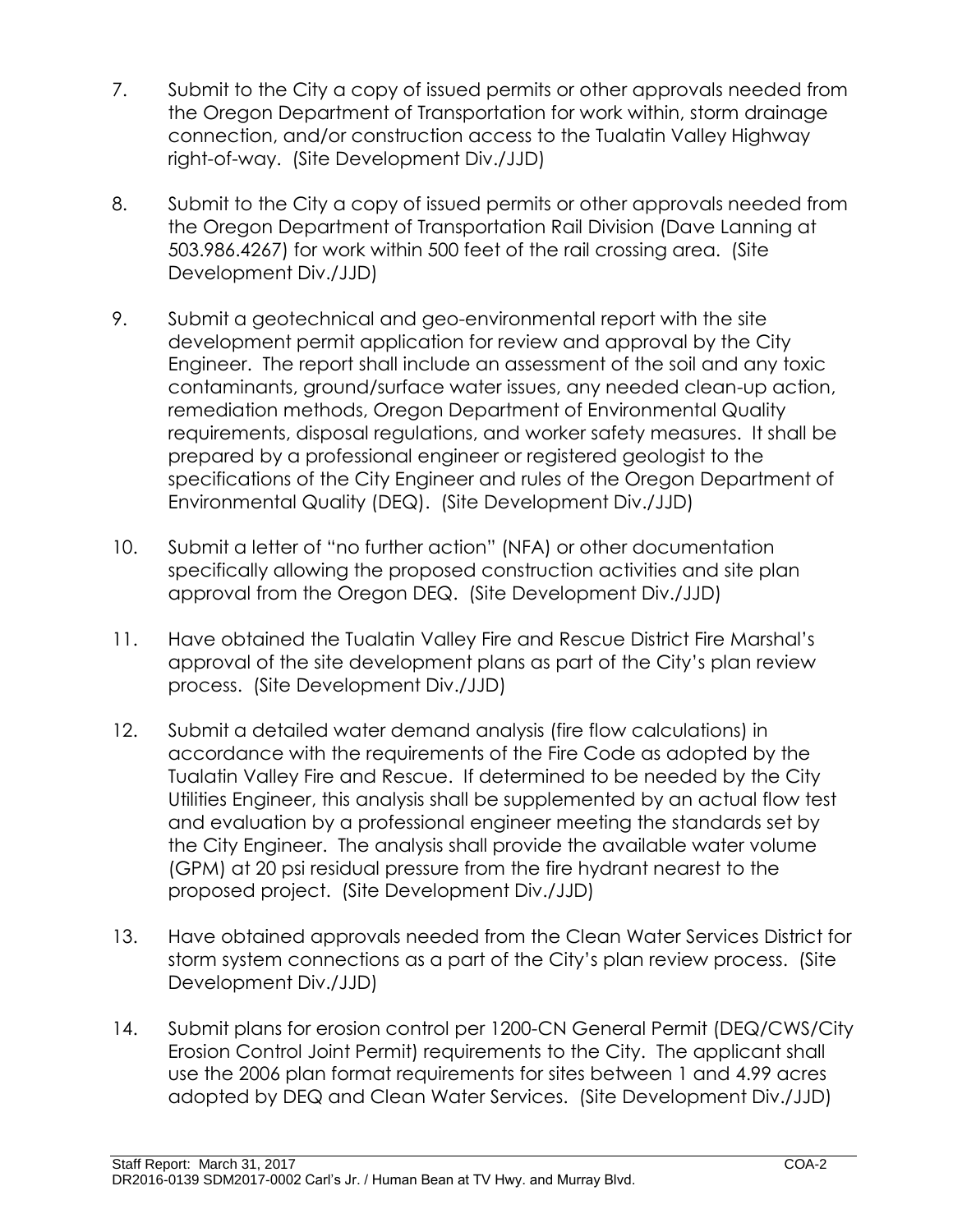- 15. Provide a detailed drainage analysis of the subject site and prepare a report prepared by a professional engineer meeting the standards set by the City Engineer. The analysis shall identify all contributing drainage areas and plumbing systems on and adjacent to the site with the site development permit application. (Site Development Div./JJD)
- 16. Provide construction plans that show how the lot will be independently served by utility systems as required by the City Engineer and City Building Official per City standards. All site sewer (storm and sanitary) plumbing that serves more than one lot, or crosses onto another lot, shall be considered a public system and shall be constructed to the requirements of the City Engineer. Sheet flow of surface water from one lot's paved area to another lot's paved area shall not be considered a direct plumbing service. (Site Development Div./JJD)
- 17. Provide plans showing a Contech Inc., Stormfilter system (for treatment of the site's surface water runoff) with a minimum equivalent of 3.0 cartridges per tributary impervious acre. Plans shall also show a trash capture water quality pre-treatment unit (ex: sumped, lynch-type catch basin, sedimentation structure, or other City of Beaverton approved equivalent as determined by City Engineer) located in front any Stormfilter system. For any impervious area determined to not be practical to flow or be piped to a Stormfilter unit, a fee in lieu of stormwater quality provision will be assessed. (Site Development Div./JJD)
- 18. Submit an owner-executed, notarized, City/CWS standard private stormwater facilities maintenance agreement for the private storm water treatment facilities, with maintenance plan and all standard exhibits, including site legal description, ready for recording with Washington County Records. (Site Development Div./JJD)
- 19. Submit final construction plans for the storm and sanitary sewer service connections, revised to include construction of City standard manholes at the point of connection to the existing public storm and sewer pipes. (Site Development Div./JJD)
- 20. Submit to the City a certified impervious surface determination of the proposed project by the applicant's engineer, architect, or surveyor. The certification shall include an analysis and calculations of all impervious surfaces as a total on the site. Specific types of impervious area totals, in square feet, shall be given for buildings, parking lots/driveways, sidewalk/pedestrian areas, storage areas, and any gravel surfaces. Calculations shall also indicate the square footage of pre-existing impervious surface, the new impervious surface area created, and total final impervious surface area. (Site Development Div./JJD)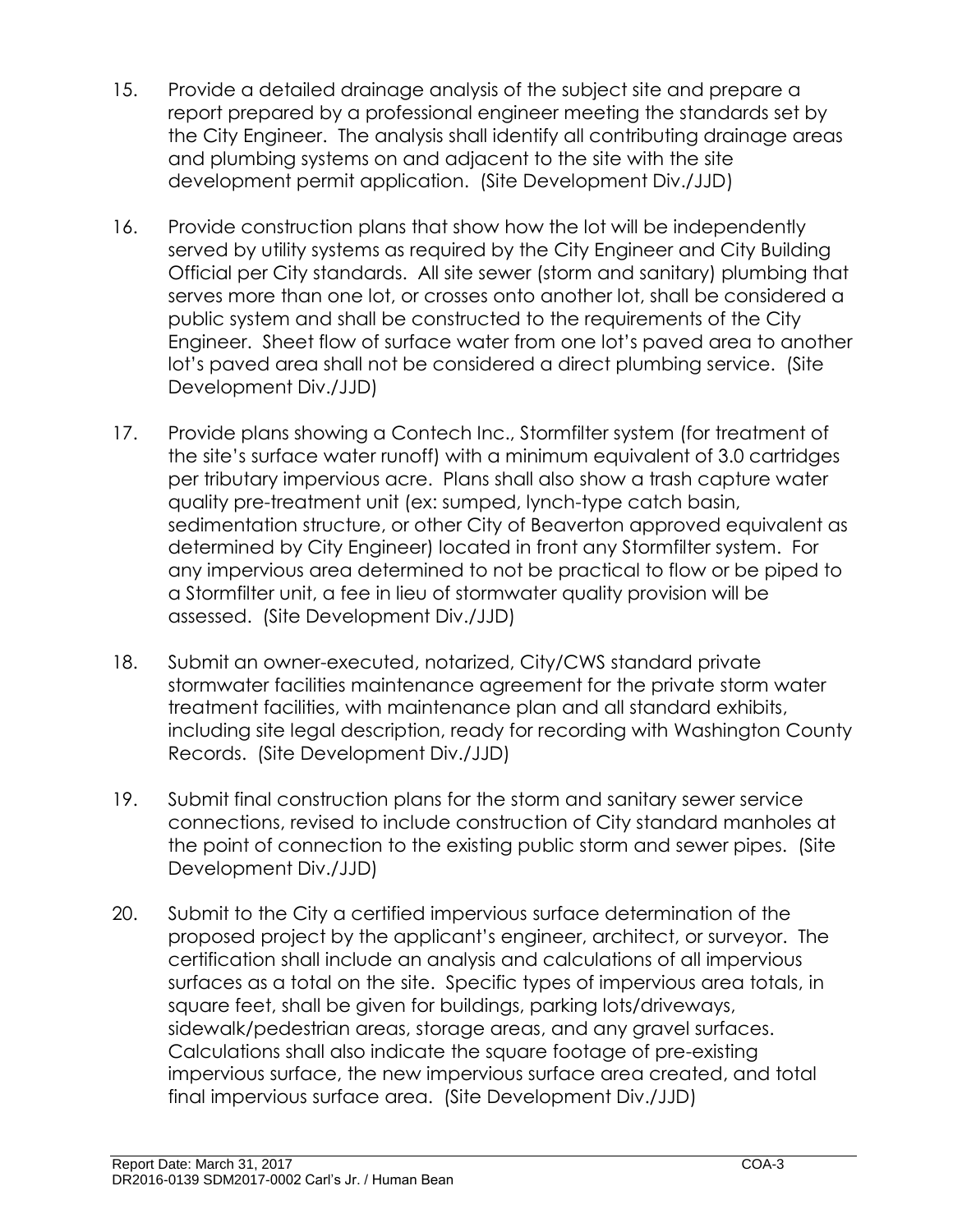- 21. Pay a storm water system development charge (overall system conveyance and storm quantity, winter detention) for any net new impervious area proposed. Additionally, the project shall pay a storm water quality (summer treatment) in-lieu of fee for any existing impervious area determined by the City Engineer as not to practical to provide treatment as the project is defined as "redevelopment" under Clean Water Services standards. (Site Development Div./JJD)
- 22. Provide plans for the replacement of any overhead utility service lines as new underground utility lines within the site to the existing and new structures and for any new electrical or wired-communication services. No overhead services shall remain within the site. If existing utility poles along existing street frontages must be moved to accommodate the proposed improvements, the affected site frontage utility lines must be either undergrounded or a fee in lieu of undergrounding paid per Section 60.65 of the Development Code. (Site Development Div./JJD)
- 23. Provide plans showing a County or State (as applicable) standard commercial driveway apron at the intersection of any private, common driveway and a public street. (Site Development Div./JJD)
- 24. Provide evidence that new driveway intersections meet City requirements for intersection sight distance. No obstructions shall be placed within the driveway intersection sight vision triangle except as provided by City Ordinance, including but not limited to parking. New driveway intersections shall meet sight distance criteria in the City of Beaverton's Engineering Design Manual for the design speed of the roadway. (Planning Div./KR)
- 25. Submit plans that show bicycle parking to accommodate a minimum of 2 short term and 2 long term spaces (covered and lighted) at each building, encouraged to be within 50 feet of the primary building entrances, but no further than 100 from the primary entrances. (Planning Div./KR)
- 26. Submit landscape plans that show that the proposed shrubs will adequately screen the headlight glare from the Carl's Jr. drive-through traffic for westbound drivers on SW Tualatin valley Hwy. (Planning Div./KR)
- 27. Submit landscape plans that show that the proposed shrubs will adequately screen the headlight glare from the vehicles parked facing SW Murray Blvd. (Planning Div./KR)
- 28. Obtain an ODOT approach permit for access to TV Highway and a permit to do any work in the TV Highway right of way. (Planning Div./KR)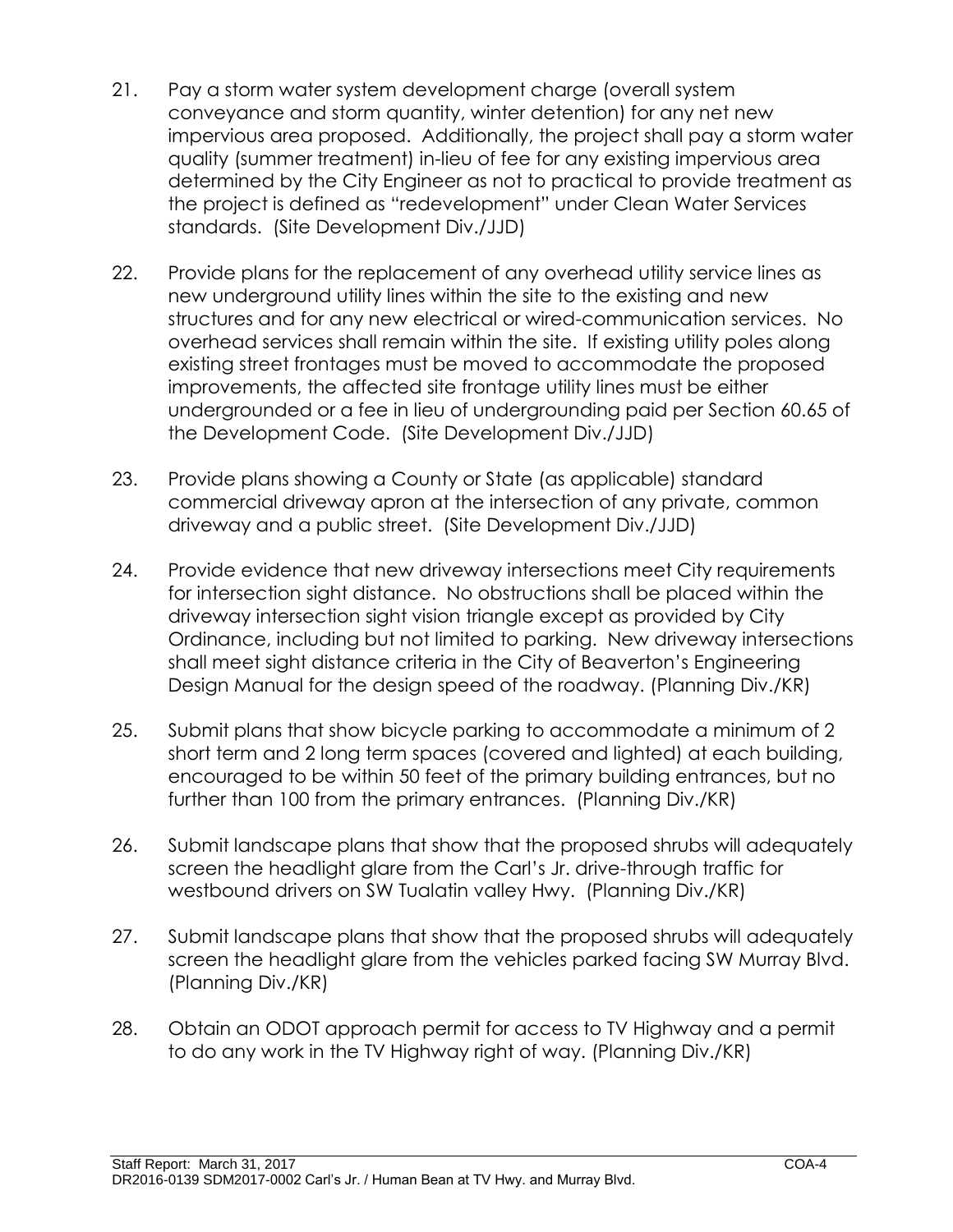- 29. Record a non-access reservation with Washington County for the entire SW Murray Blvd frontage, except for any County Engineer approved driveway access, to prevent direct vehicle access to that roadway. (Planning Div./KR)
- 30. Submit plans that show the provision of street trees along SW Murray Blvd. to meet City standards. (Planning Div./KR)
- 31. Submit plans that show that a 6-foot planter strip with street trees--as allowed by the agency with jurisdictional control of the right-of-way, spaced a maximum of 30 feet on center—and a 9-foot sidewalk, and a 1 foot maintenance and monumentation gap along the frontage of each street. (Planning Div./KR)
- 32. Submit plans that show a safe and efficient circulation pattern for vehicles and pedestrians at the exit of the northern building's drive-through and the entrance from the shared driveway onto SW Murray Blvd. (Planning Div./KR)
- 33. Submit plans that show a raised crosswalk where the pedestrian walkway intersects the vehicular drive paths in the northwest corner of the site. (Planning Div./KR)
- 34. Submit plans that show that fire access roads shall be within 150 feet of all portions of the exterior wall of the first story of each building as measured by an approved route around the exterior of the buildings. An approved turnaround is required if the remaining distance to an approved intersecting roadway, as measured along the fire apparatus access road is greater than 150 feet, per OFC 503.1.1. Fire Department access will be required through the site, accessing from SW Tualatin Valley Hwy. and continuing to SW Murray Blvd. and vice versa. (TVF&R/JF)
- 35. Submit plans that show that fire apparatus access roads shall have an unobstructed driving surface width of not less than 20 feet (26 feet adjacent to hydrants, per OFC D103.1) and an unobstructed vertical clearance of not less than 13 feet 6 inches. (TVF&R/JF)
- 36. Submit plans that show that, where required, fire apparatus access roadway curbs shall be painted red (or as approved) and marked "NO PARKING FIRE LANE" at 25-foot intervals. Lettering shall have a stroke of not less than 1 inch wide by 6 inches high. Lettering shall be white on red background (or as approved), per OFC 503.3. Fire lanes will be required to be delineated with painted curbing. Fire lanes need to be noted and delineated on the plans. (TVF&R/JF)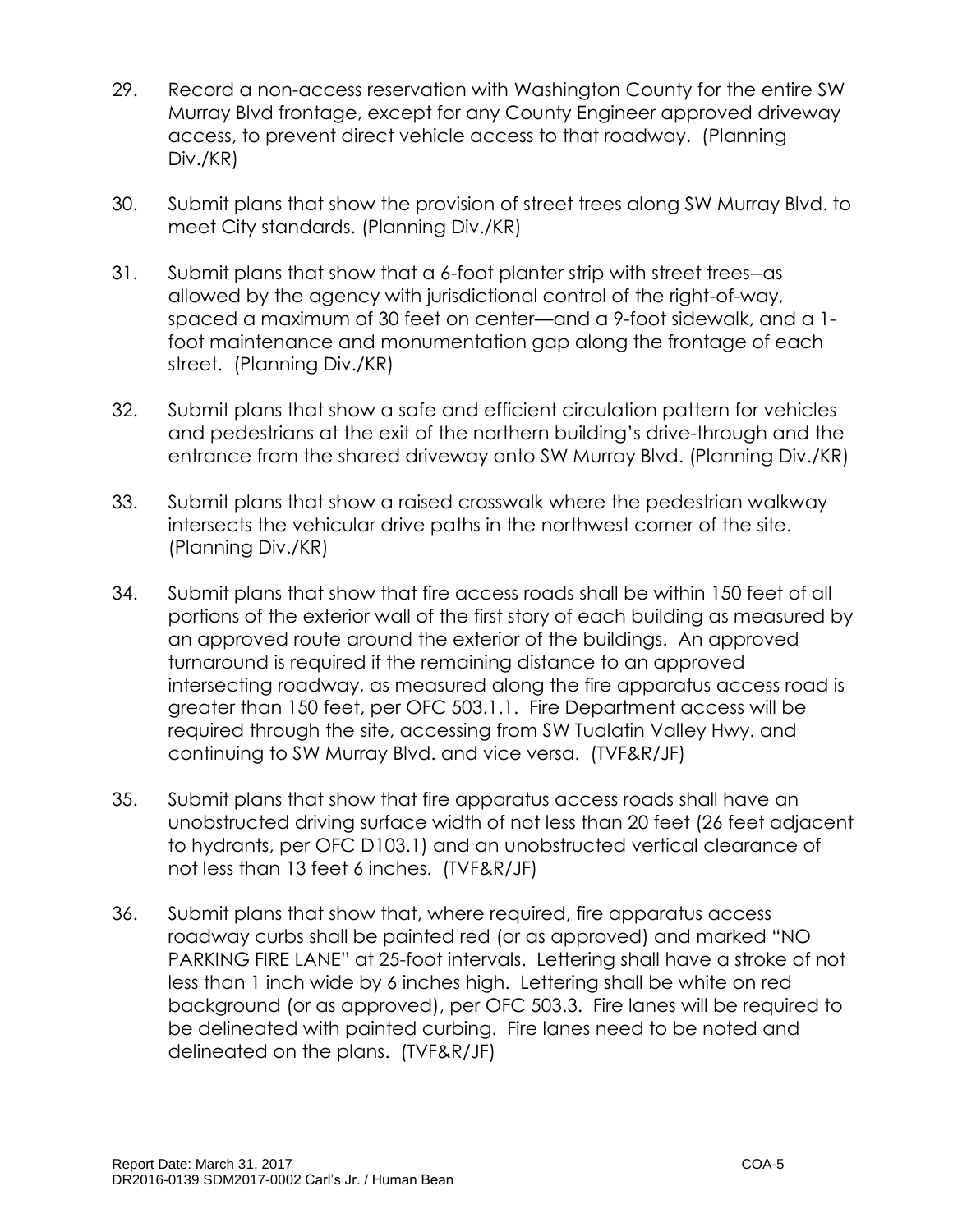- 37. Submit plans that show that fire apparatus access roads shall be constructed on an all-weather surface that is easily distinguishable from the surrounding area and is capable of supporting not less than 12,500 pounds point load (wheel load) and 75,000 pounds live load (gross vehicle weight). Documentation from a registered engineer that the final construction is in accordance with approved plans or the requirements of the Fire Code may be requested, per OFC 503.2.3. (TVF&R/JF)
- 38. Submit plans that show that the inside turning radius and outside turning radius shall not be less than 28 feet and 48 feet, respectively, as measured from the same center point, for all turns along the required fire apparatus access roadway on the site. (TVF&R/JF)
- 39. Submit plans that show that the minimum fire flow and flow duration for buildings other than one- and two-family dwellings shall be determined in accordance with residual pressure, per OFC Appendix B Table B105.2. The required fire flow for a building shall not exceed the available GPM in the water delivery system at 20 psi. Appendix B, Section B106, Limiting Fire Flow is also enforced, save and except for the following: in areas where the water system is already developed, the maximum needed fire flow shall be either 3000 GPM or the available flow in the system at 20 psi, whichever is greater; in new developed areas, the maximum needed fire flow shall be 3000 GPM at 20 psi; Tualatin Valley Fire & Rescue does not adopt Occupancy Hazards Modifiers in section B105.4-B105.4.1. (TVF&R/JF)
- 40. Submit documentation of a fire hydrant flow test or flow test modeling of water availability from the local water purveyor if the project includes a new structure or increase in the floor area of an existing structure. Tests shall be conducted from a fire hydrant within 400 feet for commercial projects. Flow tests will be accepted if they were performed within 5 years as long as no adverse modifications have been made to the supply system. Water availability information may not be required to be submitted for every project, per OFC Appendix B. Provide fire flow testing documentation measured at 20 psi. This can be completed at Site Development permit review. (TVF&R/JF)

# **Prior to building permit issuance, the applicant shall:**

41. Submit a complete site development permit application and obtain the issuance of site development permit from the Site Development Division. (Site Development Div./JJD)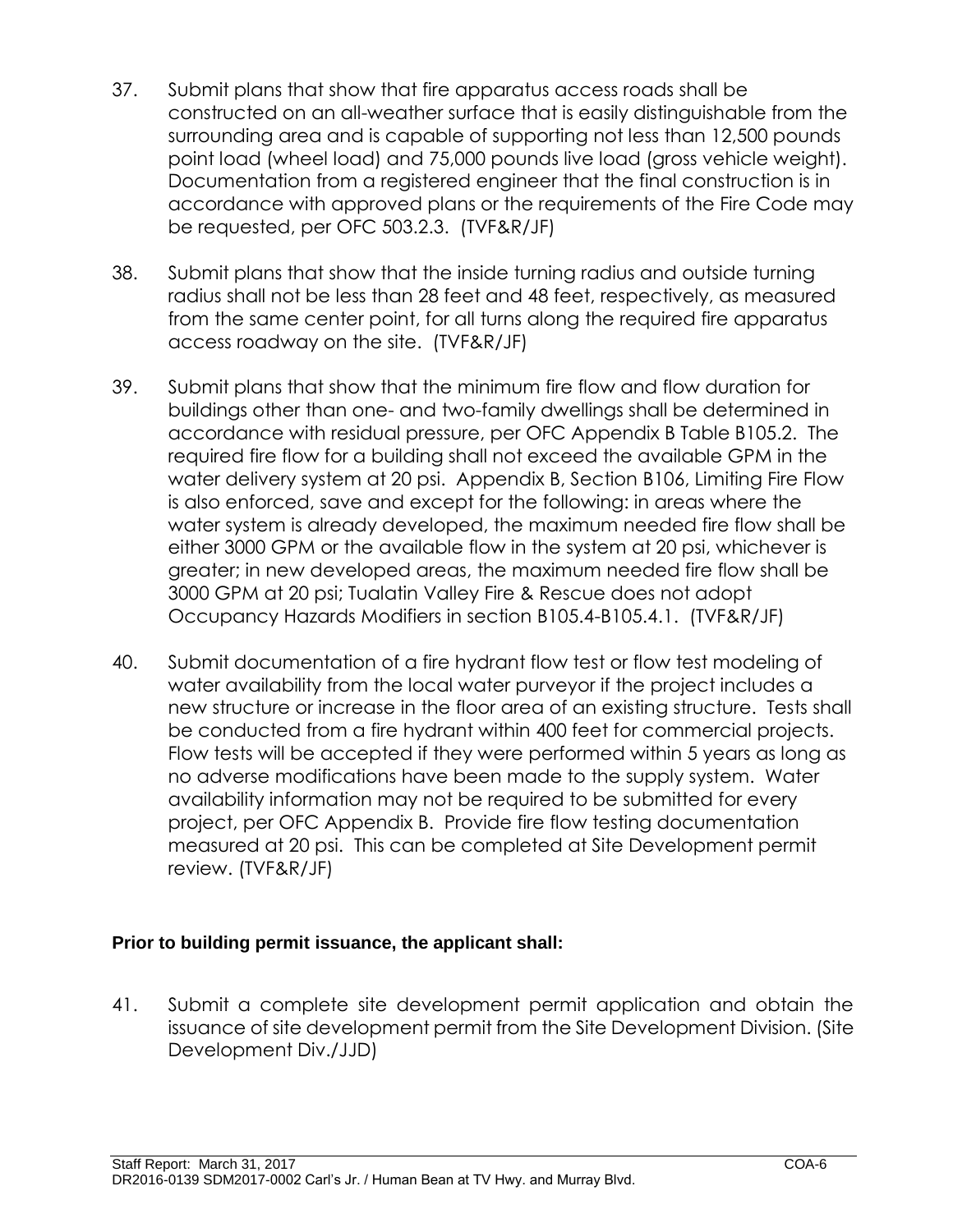- 42. Make provisions for installation of all mandated erosion control measures to achieve City inspector approval at least 24 hours prior to call for foundation footing form inspection from the Building Division. (Site Development Div./JJD)
- 43. Ensure that Design Review approval has not expired. In accordance with Section 50.90.1 of the Development Code, Design Review approval shall expire after two (2) years from the date of approval unless prior to that time a construction permit has been issued and substantial construction pursuant thereto has taken place, or an application for extension is filed pursuant to Section 50.93, or that authorized development has otherwise commenced in accordance with Section 50.90.3.B. (Planning Div./KR)

# **Prior to occupancy permit issuance, the applicant shall:**

- 44. Have substantially completed the site development improvements as determined by the City Engineer. (Site Development Div./JJD)
- 45. Have the landscaping completely installed or provide for erosion control measures around any disturbed or exposed areas per Clean Water Services standards. (Site Development Div./JJD)
- 46. Have placed underground all existing overhead utilities and any new utility service lines within the project and along any existing street frontage as determined at permit issuance. (Site Development Div./JJD)
- 47. Install or replace, to City specifications, all sidewalks which are missing, damaged, deteriorated, or removed by construction. (Site Development Div./JJD)
- 48. Have obtained an Industrial Sewage Permit from the Clean Water Services District (CWS, formerly USA) and submitted a copy to the City Building Official if an Industrial Sewage permit is required, as determined by CWS. (Site Development Div./JJD)
- 49. Have installed a "Right Turn Only" sign at the SW Murray Blvd. driveway.
- 50. Ensure all site improvements, including grading and landscaping is completed in accordance with plans marked "Exhibit A". (On file at City Hall). (Planning Div./KR)
- 51. Ensure all construction is completed in accordance with the Materials and Finishes form and Materials Board, both marked "Exhibit B", except as modified by the decision making authority in conditions of approval. (On file at City Hall). (Planning Div./KR)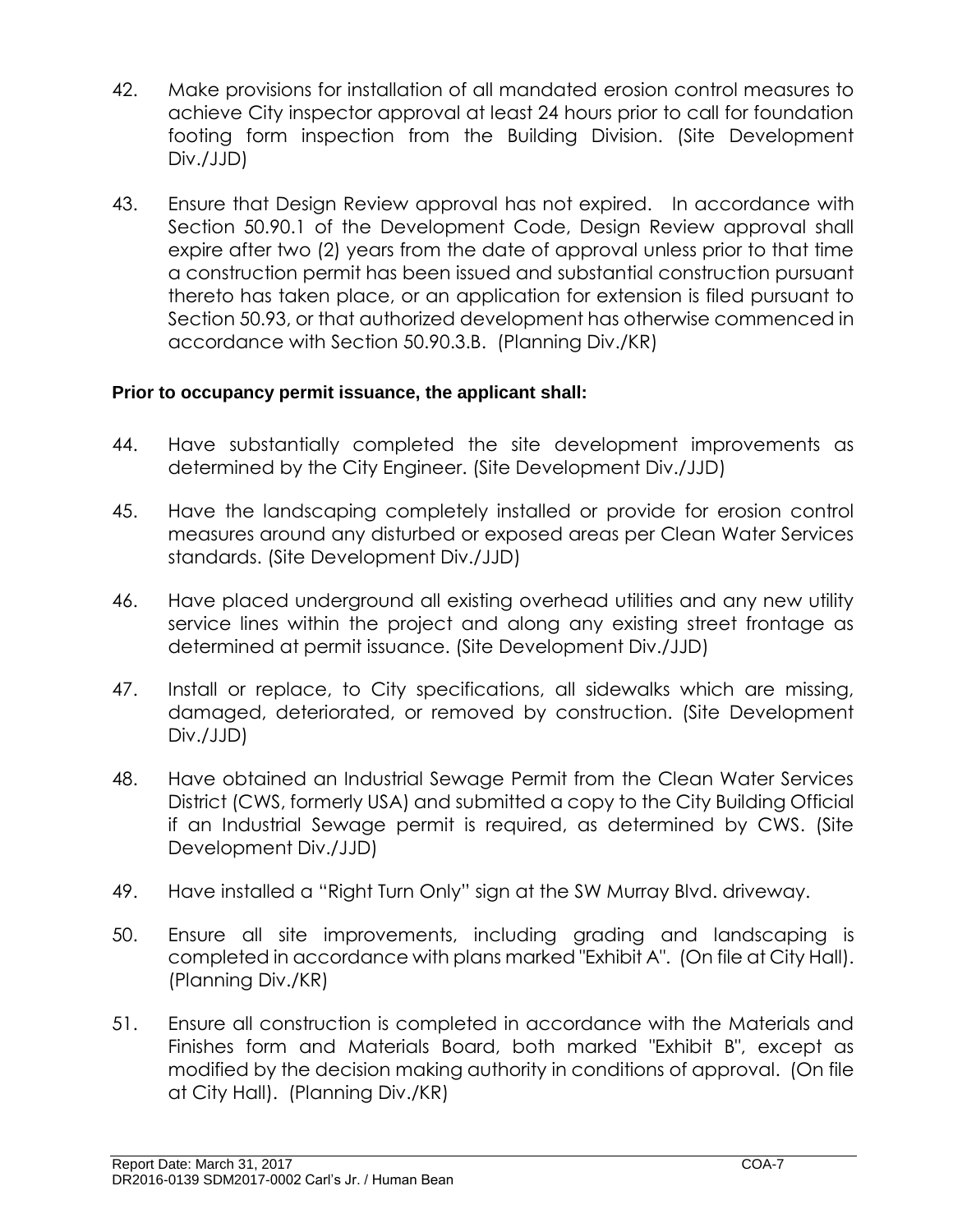- 52. Ensure construction of all buildings and other structures are completed in accordance with the elevations and plans marked "Exhibit C". (On file at City Hall). (Planning Div./KR)
- 53. Ensure that the planting of all approved deciduous trees has occurred. Deciduous trees shall have straight trunks and be fully branched, with a minimum caliper of 2 inches and a minimum height of 8 feet at the time of planting, unless specifically approved otherwise. Deciduous trees may be supplied bare root provided the roots are protected against damage. Each tree is to be adequately staked. (Planning Div./KR)
- 54. Ensure coniferous trees, having been balled and burlapped or grown within suitable containers for one year, are planted. Each tree shall be a minimum of 6 feet in height, except that dwarf and compact varieties may be approved at any size. All trees shall be fully branched and adequately staked at the time of planting. (Planning Div./KR)
- 55. Ensure ground cover plantings are installed at a maximum of 30 inches on center and 30 inches between rows. Rows of plants are to be staggered for a more effective covering. Ground cover shall be supplied in a minimum 4 inch size container, or a 2-1/4 inch container if planted 18 inches on-center. (Planning Div./KR)
- 56. Ensure deciduous or evergreen shrubs are installed at a minimum, using onegallon containers or 8 inch burlap balls with a minimum spread of 12 inches to 15 inches. (Planning Div./KR)
- 57. Ensure landscaped areas approved to be planted in lawn have seed installed between September 1 and November 1 or between March 1 and May 1. Sod may be placed at any time of year. This condition is not applicable to special seed mixes approved for use in natural resource areas, steep slopes, or in areas for the primary purpose of erosion control. (Planning Div./KR)
- 58. Ensure off-street parking, loading and driveway areas are screened from streets and surrounding properties within landscape areas, containing at a minimum, evergreen and/or deciduous plant material with a minimum height of 30 inches. Where landscaped berms, walls, raised planters or similar features of at least 30 inches in height have been approved to screen streets and surrounding properties, the plant materials are not required. (Planning Div./KR)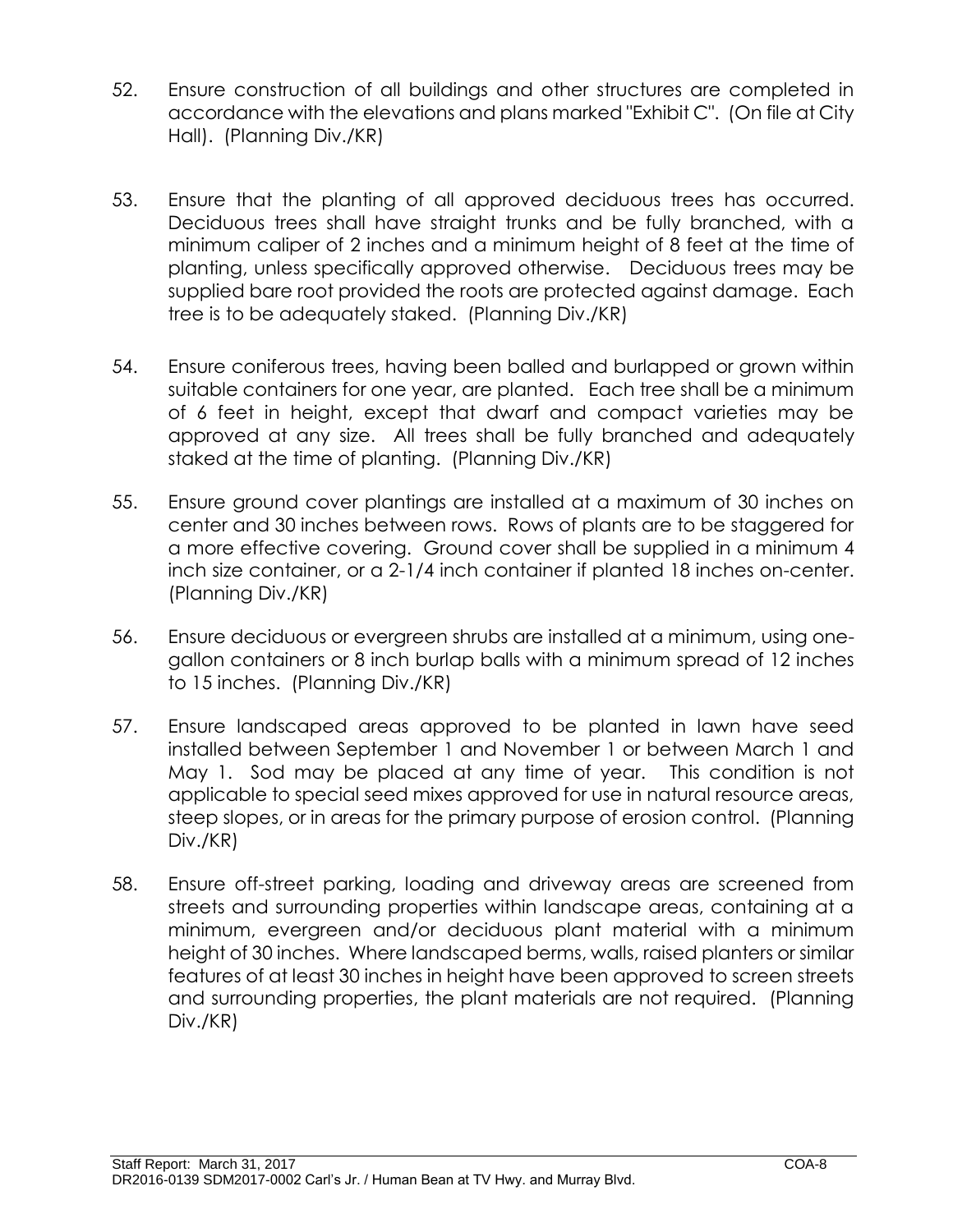- 59. Ensure landscaping within off-street parking lots is installed by the standard of one landscaped planter island or area, per approximately every 12 parking spaces provided. The size of such islands or areas shall be a minimum of 8 feet in width by the depth of an abutting parking stall. The area of landscaped screening on the perimeter of parking lots shall not be used toward meeting the area requirement of parking lot islands. (Planning Div./KR)
- 60. Ensure all landscape areas are served by an underground landscape irrigation system. For approved xeriscape (drought-tolerant) landscape designs and for the installation of native or riparian plantings, underground irrigation is not required provided that temporary above-ground irrigation is provided for the establishment period. (Planning Div./KR)
- 61. Ensure all rooftop mechanical equipment, vents, and similar features are screened from public view, as viewed from streets and sidewalks, or placed within the building or otherwise made an integral part of the structure. Materials and colors of rooftop screening shall consist of at least one material and color used on building elevations. (Planning Div./KR)
- 62. Ensure all exterior lighting fixtures are installed and operational. Illumination from light fixtures, except for street lights, shall be limited to no greater than 0.5 foot-candle at the east and north property lines as measured in the vertical and horizontal plane. Public view of exterior light sources such as lamps and bulbs, is not permitted from streets and abutting properties at the property line. (Planning Div./KR)

# **Prior to release of performance security, the applicant shall:**

- 63. Have completed the site development improvements as determined by the City Engineer and met all outstanding conditions of approval as determined by the City Engineer and Planning Director. Additionally, the applicant and professional(s) of record shall have met all obligations under the City Standard Agreement to Construct Improvements and Retain Design Professional Registered in Oregon, as determined by the City Engineer. (Site Development Div./JJD)
- 64. Submit any required on-site easements, executed and ready for recording, to the City after approval by the City Engineer for area encumbered and City Attorney as to form. The applicant's engineer or surveyor shall verify all pre-existing and proposed easements are of sufficient width to meet City standards. (Site Development Div./JJD)